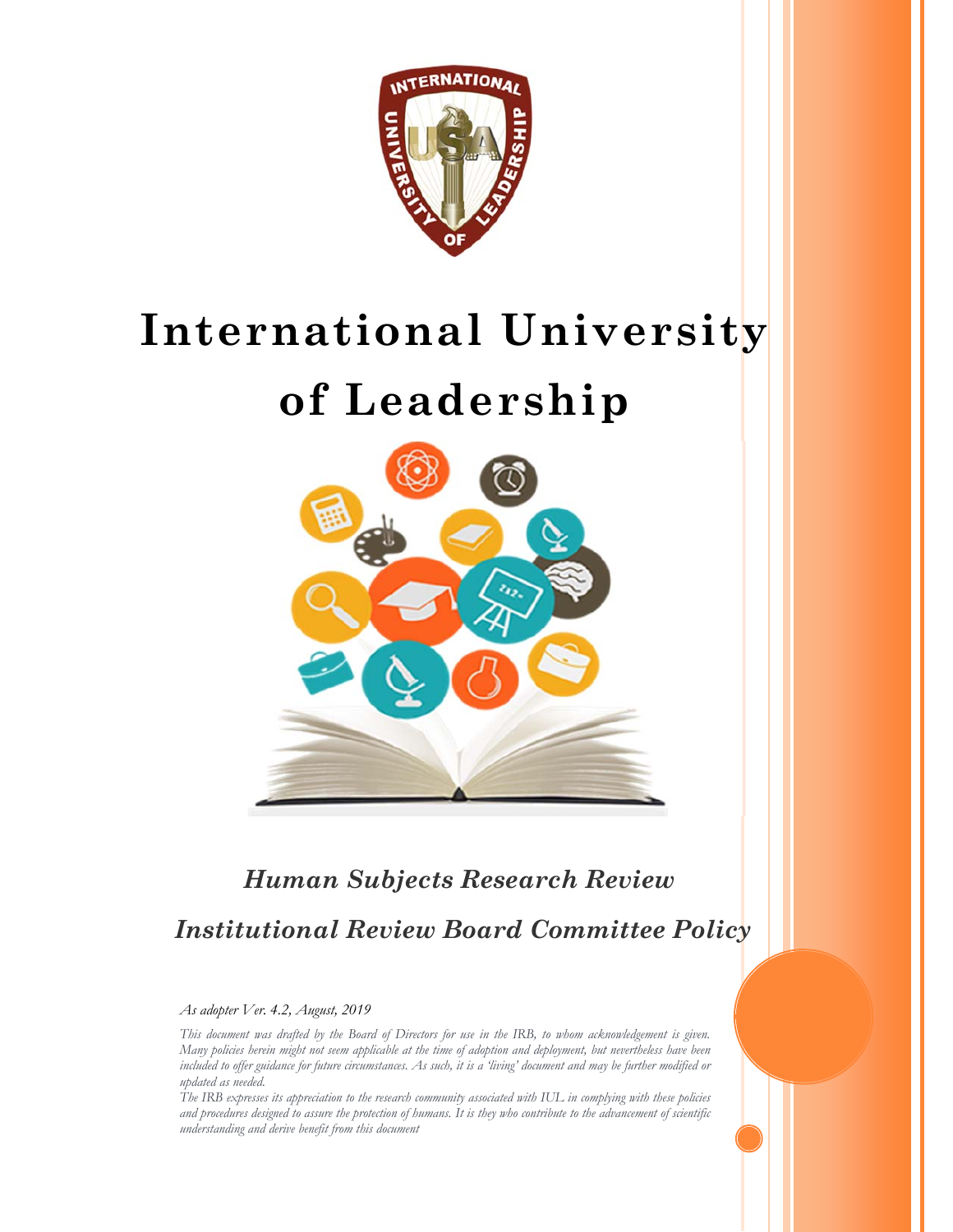

#### **Table of Contents**

| 1.   |                                                                        |  |  |  |
|------|------------------------------------------------------------------------|--|--|--|
| 2.   |                                                                        |  |  |  |
| 2.1  |                                                                        |  |  |  |
| 2.2  |                                                                        |  |  |  |
| 2.3  |                                                                        |  |  |  |
| 3.   |                                                                        |  |  |  |
| 3.1  |                                                                        |  |  |  |
| 4.   |                                                                        |  |  |  |
| 4.1  |                                                                        |  |  |  |
| 4.2  |                                                                        |  |  |  |
| 4.3  |                                                                        |  |  |  |
| 4.4. |                                                                        |  |  |  |
| 4.5. |                                                                        |  |  |  |
|      | 4.5.1                                                                  |  |  |  |
|      | 4.5.2                                                                  |  |  |  |
| 4.6  |                                                                        |  |  |  |
| 4.7  |                                                                        |  |  |  |
| 4.8  |                                                                        |  |  |  |
| 4.9. |                                                                        |  |  |  |
| 5.   | Roles and Responsibilities of Investigators, Research Staff and PI  15 |  |  |  |
| 5.1. |                                                                        |  |  |  |
| 6.   |                                                                        |  |  |  |
| 7.   |                                                                        |  |  |  |
| 8.   |                                                                        |  |  |  |
| 8.1. |                                                                        |  |  |  |
| 8.2  |                                                                        |  |  |  |

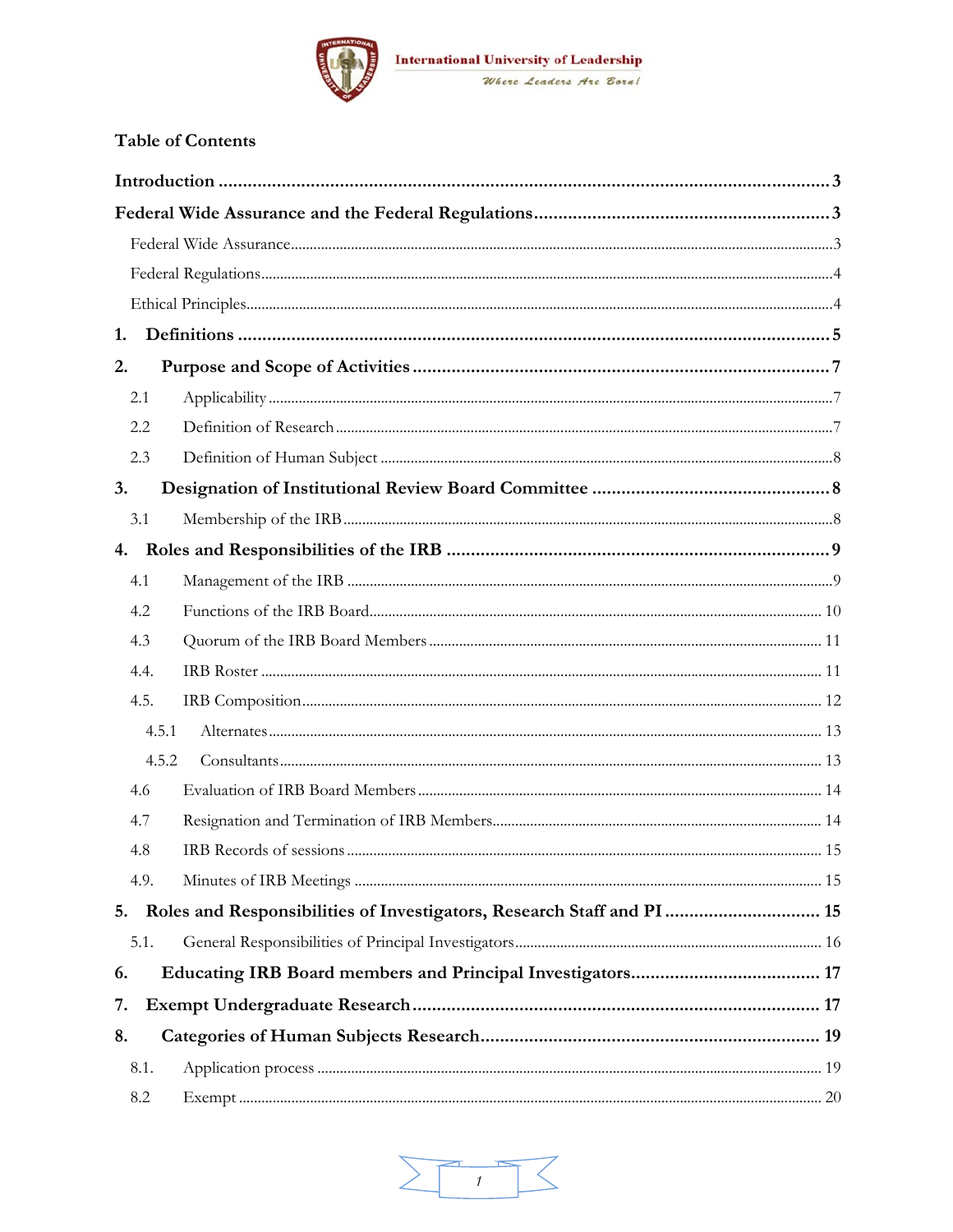

|      | 8.2.1 |  |  |  |
|------|-------|--|--|--|
| 8.3  |       |  |  |  |
| 8.4  |       |  |  |  |
| 8.5. |       |  |  |  |
| 8.6. |       |  |  |  |
| 8.7  |       |  |  |  |
| 9.   |       |  |  |  |
| 10.  |       |  |  |  |
| 11.  |       |  |  |  |
| 11.1 |       |  |  |  |
| 11.2 |       |  |  |  |
| 11.3 |       |  |  |  |
| 11.4 |       |  |  |  |
| 11.5 |       |  |  |  |
| 12.  |       |  |  |  |
| 13.  |       |  |  |  |
| 14.  |       |  |  |  |
| 14.1 |       |  |  |  |
| 15.  |       |  |  |  |
| 16.  |       |  |  |  |
| 16.1 |       |  |  |  |

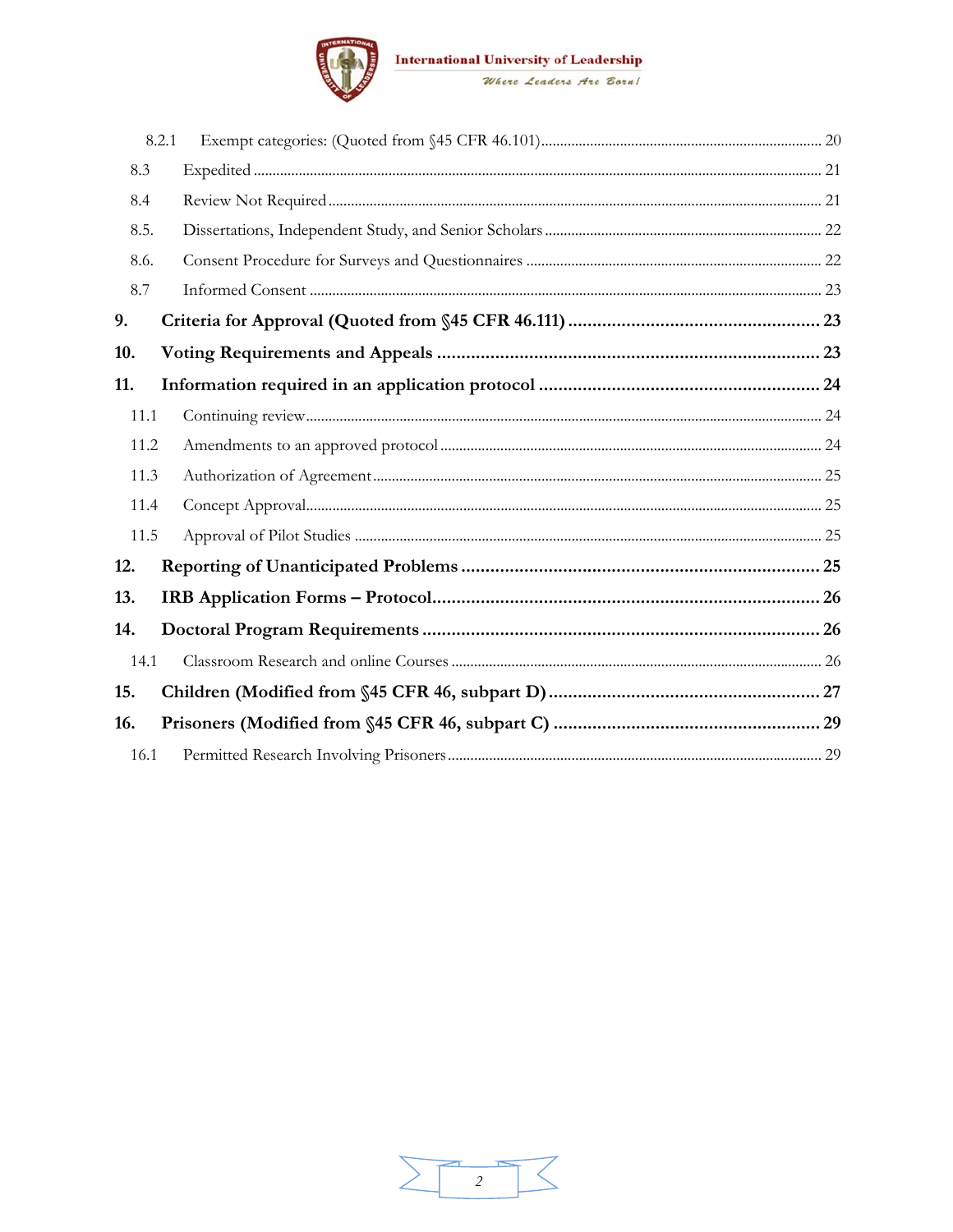

#### **Human Subjects Research Review Institutional Review Board Committee Policy**

#### **Introduction**

The International University of Leadership, Institutional Review Board (IRB), was created for the purpose of protecting the rights and welfare of people involved in research and reviewing all proposals for research conducted online and onsite.

This manual, Policies and Procedures for Human Research Protection, details the policies and regulations governing research with human subjects and the requirements for submitting research proposals for review by the University IRB Board. These policies and procedures apply to all research involving human subjects, regardless of sponsorship and performance site, where any IUL faculty, staff, students, or facilities are involved. These Policies and Procedures present the most current information for reference by potential investigators and their staff. Since the field of human research protection is constantly evolving, sections of this manual may be subject to change.

The National Research Act, passed by Congress in 1974, directed all institutions receiving federal support for research and evaluation studies including universities, public schools, hospitals, and nonprofit organizations to establish IRBs.

Federal regulations define "research" as: "…a systematic investigation, including research development, testing and evaluation, designed to develop or contribute to generalizable knowledge Each proposal for research is reviewed using criteria described in the Office for Human Research Protections, Protection of Human Subjects, Title §45, Code of Federal Regulations (C.F.R.), Part 46, 2018. Research proposals are reviewed for safety, confidentiality (information about individuals is not released to anyone), degree of benefit, and the need for and quality of informed consent.

Much research has been done ethically and with great benefit to people before IRB's were mandated in 1974 in the USA. Some research has been unethical, that is, has harmed individual people or communities and/or has been less beneficial than it could have been. The purpose of all IRB's, is to help minimize harms to individuals and maximize benefits to society; insure that individuals are respected; and insure justice in research (The Belmont Report).

#### **Federal Wide Assurance and the Federal Regulations**

#### **Federal Wide Assurance**

Federal government agencies, such as the U.S. Department of Health and Human Services (HHS), require institutions and persons who apply for federal funding to conduct human subject research to sign an assurance that they will comply with federal human subject research regulations and requirements. The "Federal Wide Assurance" (FWA) for the International University of Leadership(IUL) is: **IORG0010147**, expires 04/24/2022, which is approved by the Office for Human Research Protections (OHRP) at the Department of HHS, allows an IRB to approve

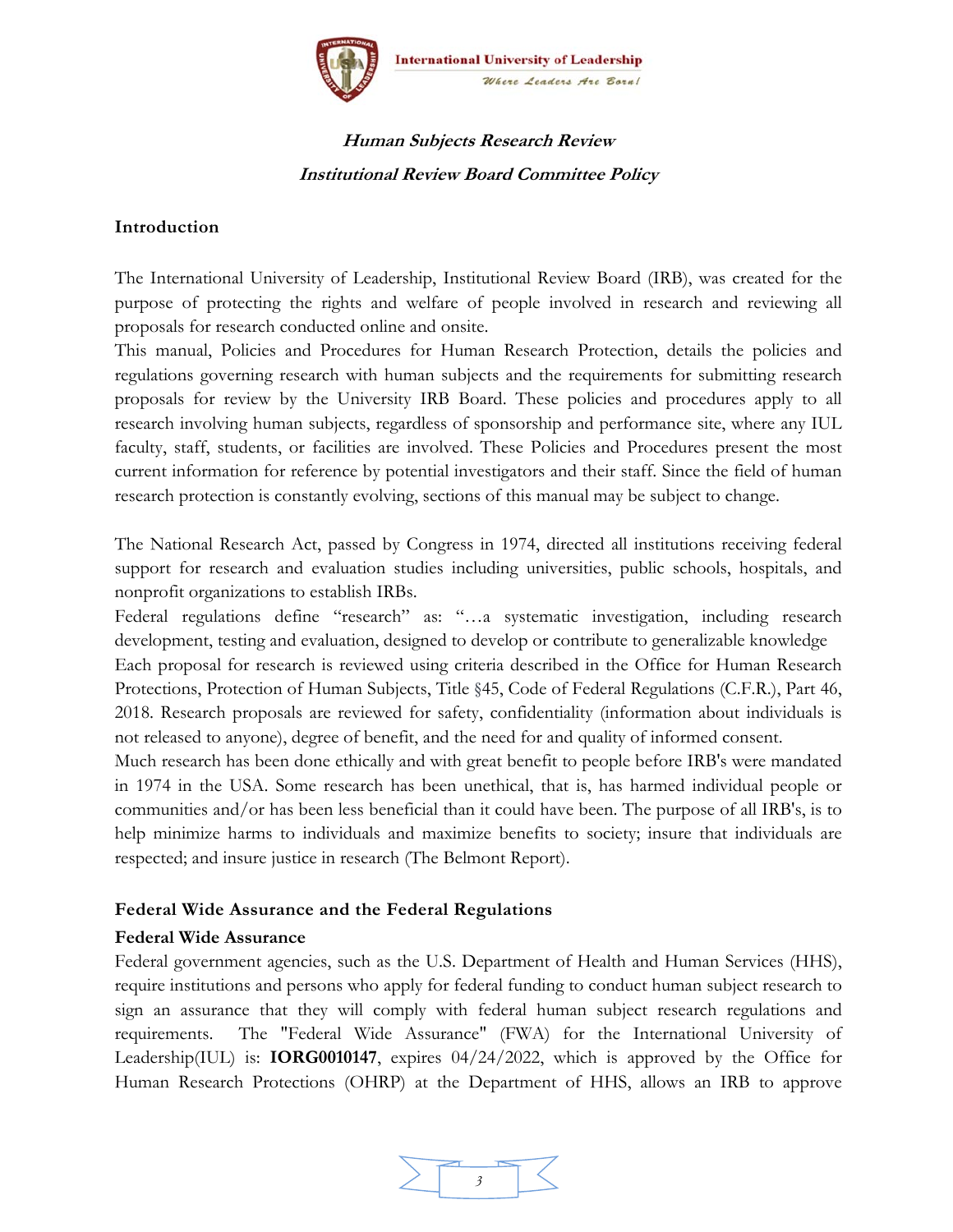

federally funded research. In this assurance, IUL has agreed that it will apply these standards to all human subject research, whether or not it is federally funded.

#### **Federal Regulations**

Various federal regulations also contain requirements for the review and conduct of human subject research. Those regulations include §45 C.F.R. Part 46, entitled "Protection of Human Research Subjects" (HHS regulation), 21 C.F.R. Part 50, entitled "Protection of Human Subjects" (FDA regulation), and 21 C.F.R. Part 56, entitled "Institutional Review Boards" (FDA regulation). Other applicable FDA regulations, which the University IRB and the investigator must follow, depending on the study, include 21 C.F.R. Part 312, "Investigational Drugs" and 21 C.F.R. Part 812, "Investigational Devices." In addition, the NIH and FDA disseminate guidelines for the conduct of certain types of research from time to time.

#### **Ethical Principles**

#### *The Belmont Report*

It is the duty of the University IRB Board to review and make decisions on all protocols for research involving human subjects. The primary responsibility of the IRB is the protection of research subjects from undue risk and from deprivation of personal rights and dignity. All research should abide by the three basic ethical principles outlined in the Belmont Report: *respect for persons, beneficence, and justice*. The principle of respect for persons would entail securing informed consent from research subjects.

This protection is best assured by consideration of three principles, which are the touchstones of ethical research:

- (1) That voluntary participation by the subjects, indicated by free and informed consent, is assured,
- (2) That an appropriate balance exists between the potential benefits of the research to the subject or to society and the risks assumed by the subject, and
- (3) That there be fair procedures and outcomes in the selection of research subjects.

These principles are summarized as respect for persons, beneficence, and justice.

#### **Voluntary Participation and Informed Consent**

One of the most important elements in any research involving human research subjects is the assurance of voluntary informed consent. Any person, who is to be a research subject, whether designed for their own direct benefit or for the advancement of scientific knowledge in general, must understand as completely as possible what is to be done and what the potential risks and benefits are. The person must give their consent freely, without pressure or inappropriate inducement.

#### **The Risk-Benefit Ratio**

The IRB is charged with deciding, for any proposed activity which falls under its jurisdiction, whether "the risks to the subject are so outweighed by the sum of the benefit to the subject and the

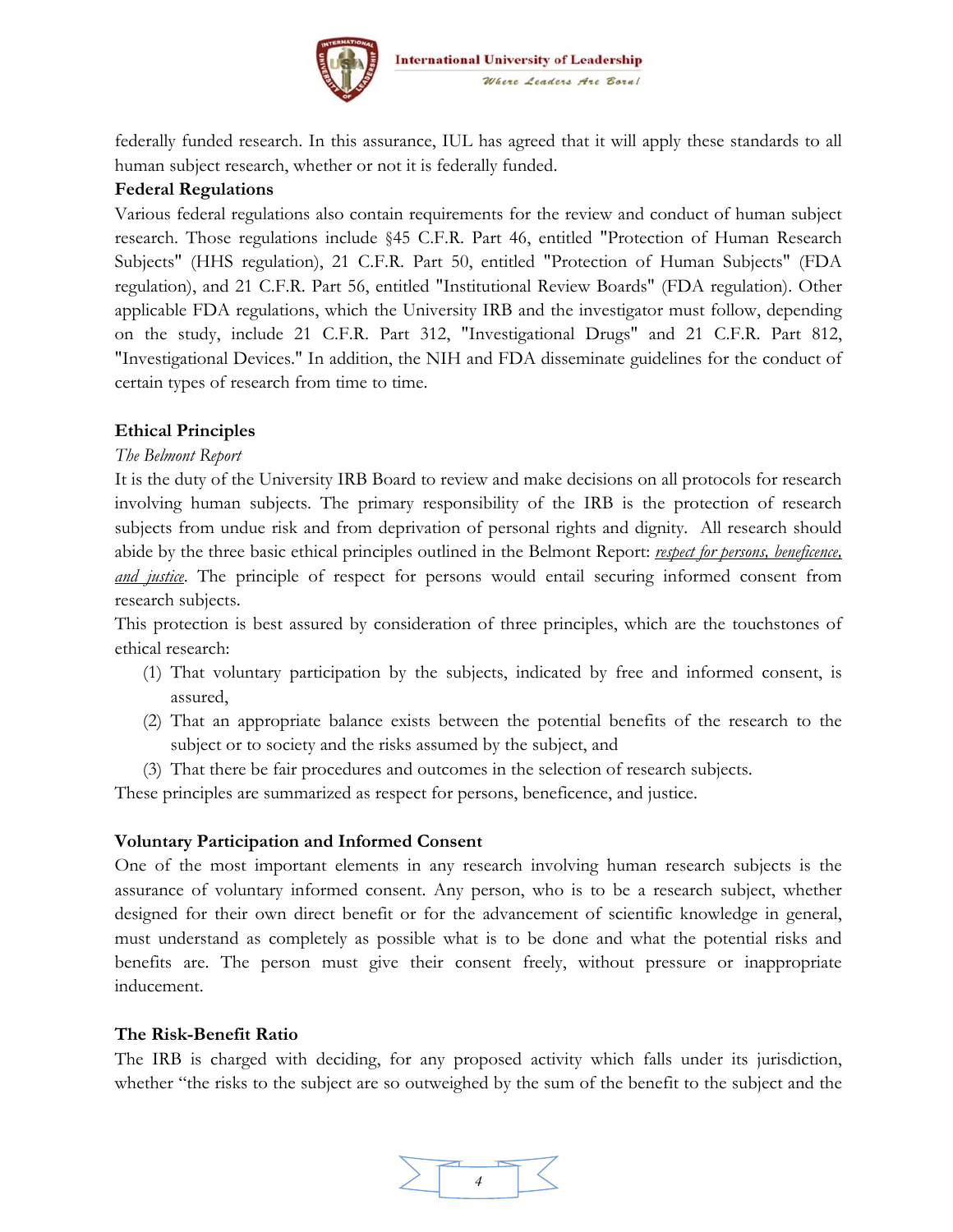

importance of the knowledge to be gained as to warrant a decision to allow the subject to accept (those) risks" (Federal Register, May 30, 1974).

#### **The Fair Selection of Research Subjects**

Both the risks and the potential benefits of research should be spread fairly among potential individual research subjects and research subject groups. Study design and selection of subjects should avoid bias for or against particular social, racial, sexual, or ethnic groups.

#### **Sharing Research Risks**

The guiding principle in the ethical selection of research subject groups is that any risks of the research should fall upon the groups who might benefit from the research. If the results of a risky protocol might benefit the general population, it would be unethical to focus subject recruitment on vulnerable or disadvantaged groups simply because they are easily accessible or can be persuaded to participate.

#### **1. Definitions**

**Human Subjects Research** – For the purposes of this policy "human subject research" is defined in 45 CFR 46.102(f). In addition, student research, if it involves human subjects as defined in 45 CFR  $46.102(f)$  is included, even if the activity does not meet the definition of research in the same section.

45 CFR 46.102(f) *Research - a systematic investigation, including research development, testing and evaluation, designed to develop or contribute to generalizable knowledge. Activities that meet this definition may be funded or unfunded, or may be conducted as a component of another program not usually considered research. For example, demonstration and service programs may include evaluation components, which constitute research activities under this definition*.

**IRB** - An Institutional Review Board established in accord with and for the purposes expressed in this policy.

**IRB approval** - The determination of the IRB that the research has been reviewed and may be conducted at an institution within the constraints set forth by the IRB and by other institutional and Federal requirements.

**DRDP**- Director for Research and Doctoral Programs.

**IO** – Institutional Official. The IO has oversight of the University's human research protections program, including appointment of members to the IRB, signature authority for documents provided to DHHS (Assurance Signatory Official), and resource allocations to the IRB.

**HRPP** -- Human Research Protections Program.

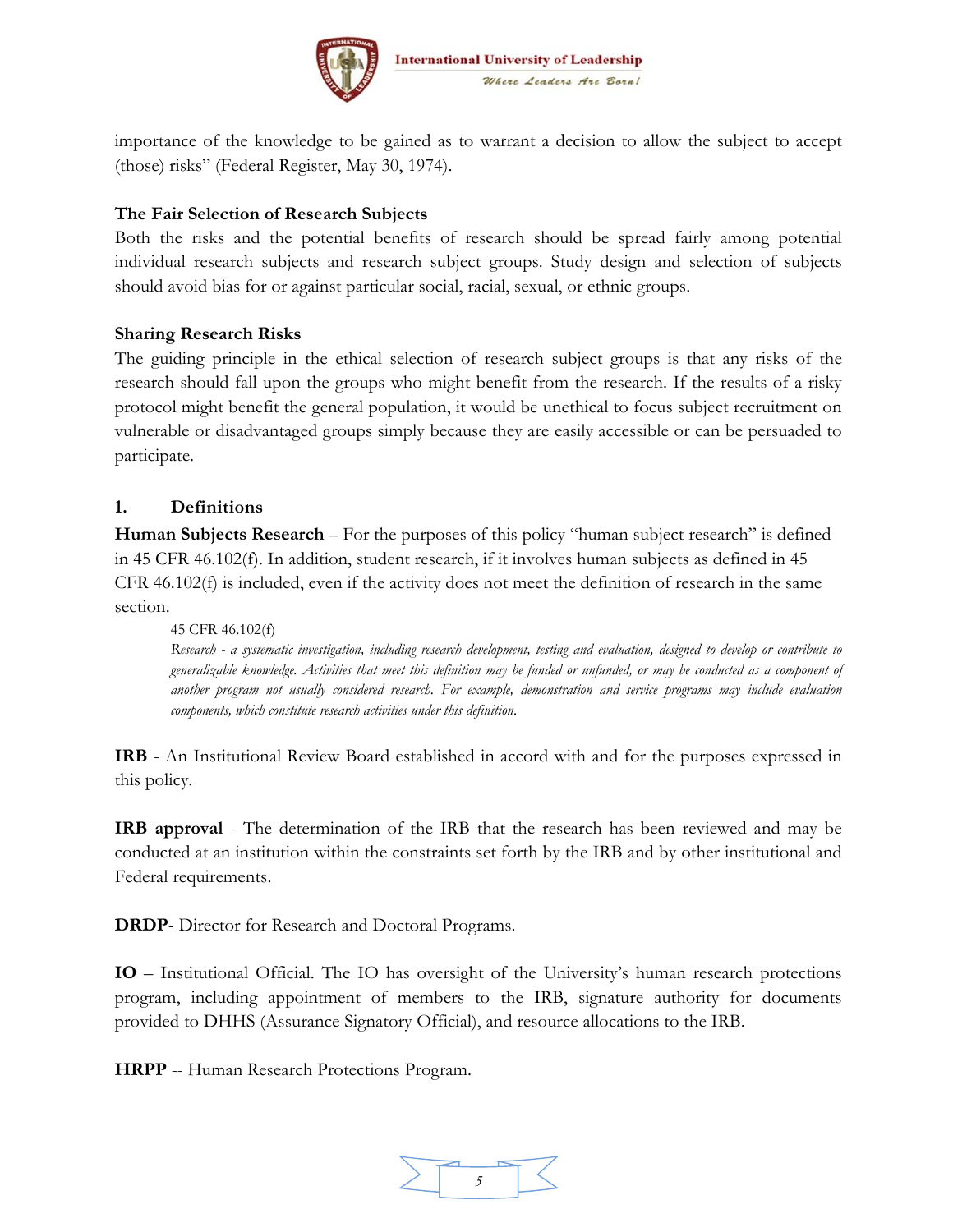

**DHHS** - Department of Health and Human Services within the federal government.

**Minimal risk** - That the probability and magnitude of harm or discomfort anticipated in the research are not greater in and of themselves than those ordinarily encountered in daily life or during the performance of routine physical or psychological examinations or tests.

**Certification** - The official notification by the institution to the supporting department or agency, in accordance with the requirements of this policy, that a research project or activity involving human subjects has been reviewed and approved by an IRB in accordance with an approved assurance.

**Investigator** - (Doctoral Candidate sometimes referred to as a "Principal Investigator" or PI) is any individual who actually conducts the research project and who, typically, submits a human subject protocol to the IRB. In the event of an investigation conducted by a team of individuals, the investigator is the leader and person directly accountable for supervising the research at IUL. Additionally, an investigator may be at the University or partnering institution faculty member, including lecturers, emeriti, staff member, and administrators.

**Student** - The term is inclusive of all Doctoral Candidates in conjunction with IUL and other partnering institutions. Students may submit protocols for research or initiating a dissertation, and must be supervised or mentored by a faculty member, who 1) is their Chair/Mentor, 2) is their supporting advisor, and 3) the responsible faculty member.

**Compliance Associate** - the staff position at IUL responsible for administrative support to the IRB. Duties include the receipt of protocols, communications with PIs, coordinating meetings of the IRB, assisting with the training program, and keeping records associated with the human studies research program. The compliance associate is a non-voting and ex officio member of the IRB.

**President** – Refers to the president of IUL.

**CAO** – Refers to the Chief Academic Officer of IUL.

**Protocol** – Is the document completed by the  $PI(s)$  that describes the how, what, when, where, who, and why of the proposed study. It is submitted as an application of the proposed research study to the IRB for review. It includes, but is not limited to: background of the research; who will conduct it and their training; who the subjects are and how they will be recruited; how the data will be collected, for example the survey instruments; measures to provide protection against any risks; potential conflicts of interest; consent, assent, and permission forms; etc.

**Full review** – The process by which a study involving human subjects, either at a high level of risk or involving vulnerable subjects, must be evaluated. The IRB conducts the review "full," meaning at

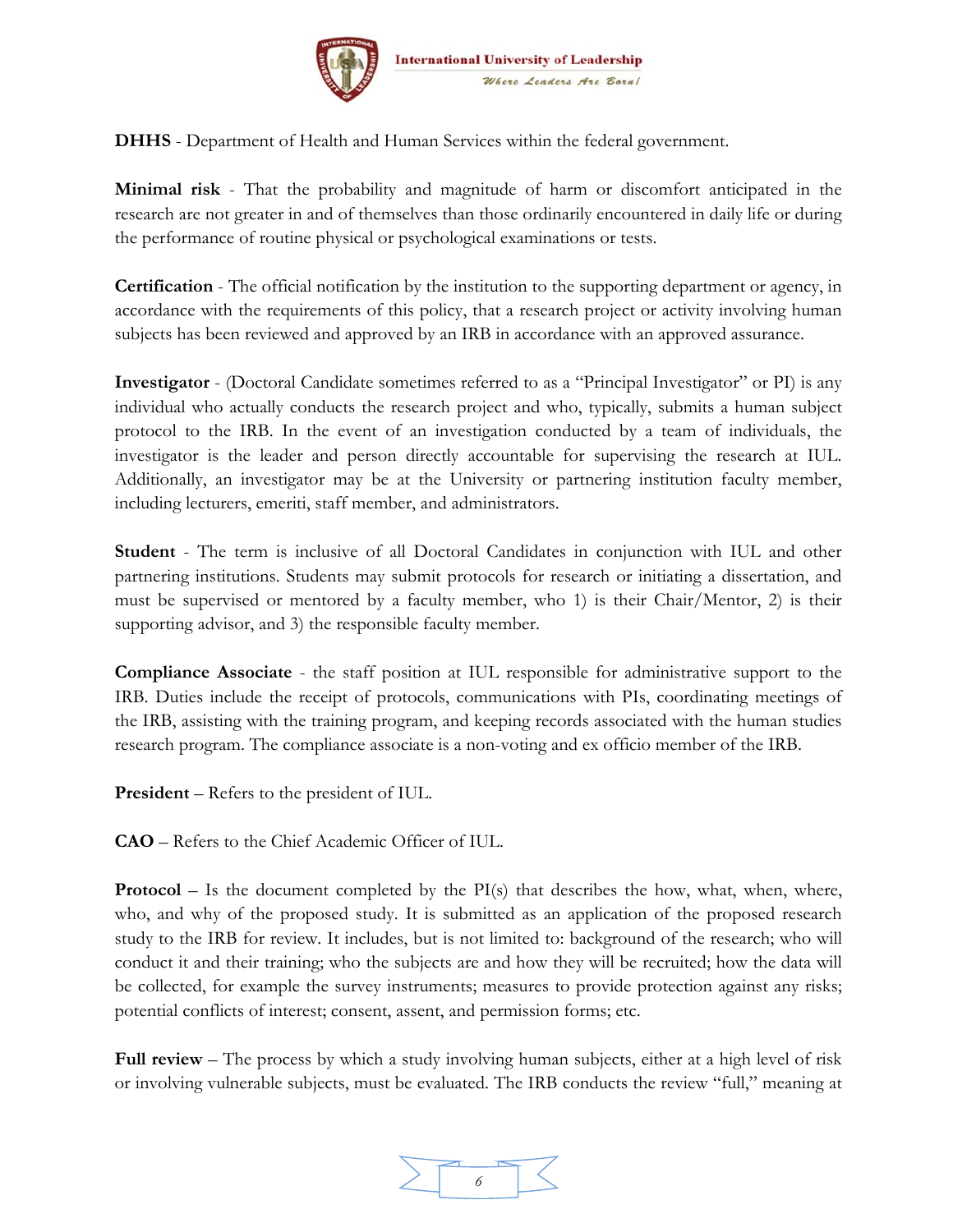

a convened face-to-face meeting with quorum. What constitutes a full review is defined by federal regulation.

**Expedited review** - The process of reviewing a protocol by one or two members of the IRB because the study has potentially minimal risk to the human subjects. Expedited does not necessarily mean a rapid review, though it usually requires less time to complete than a full review. What constitutes expedited review is extensively defined by federal regulation.

**Exempt review** - The process of determining, by the IRB, that a protocol is not subject to either expedited review or full review, as defined in regulations and further in this document. Protocol applications with surveys that collect data in an anonymous fashion are often reviewed by the exempt method.

#### **2. Purpose and Scope of Activities**

The International University of Leadership is responsible for the rights and welfare of human subjects involved in research sponsored or conducted by the university. In order to meet this responsibility, the University established the Human Subjects Research Review Committee (referred to hereafter as the IRB Board). Members are charged with reviewing this manual on all human subjects' research, participate in regular training as defined by federal guidelines, which are conducted under the auspices of IUL to ensure adequate protections are in place.

#### **2.1 Applicability**

All faculty, other employees and students at IUL who propose to use humans as subjects in doctoral research and related activities must have approval from the IRB Board prior to conducting the research. In addition, these policies apply to any entity who contracts with IUL for services or who wishes to conduct research on IUL property or that involves students and/or employees.

#### **2.2 Definition of Research**

Research is defined as any systematic investigation designed to develop or contribute to generalizable knowledge. A systematic investigation is one that applies a defined set of questions or steps across a number of individuals or points in time in order to answer a research question. Systematic investigation may be a characteristic of both research and non-research projects. For example, a quality improvement process may be a systematic investigation but may not meet the criteria of resulting in generalizable knowledge.

Generalizable knowledge refers to knowledge that is intended to be applied beyond the research setting (program) or individual. Findings that are intended to be published or presented to audiences outside of the research setting are considered research for the purpose of human subjects review.

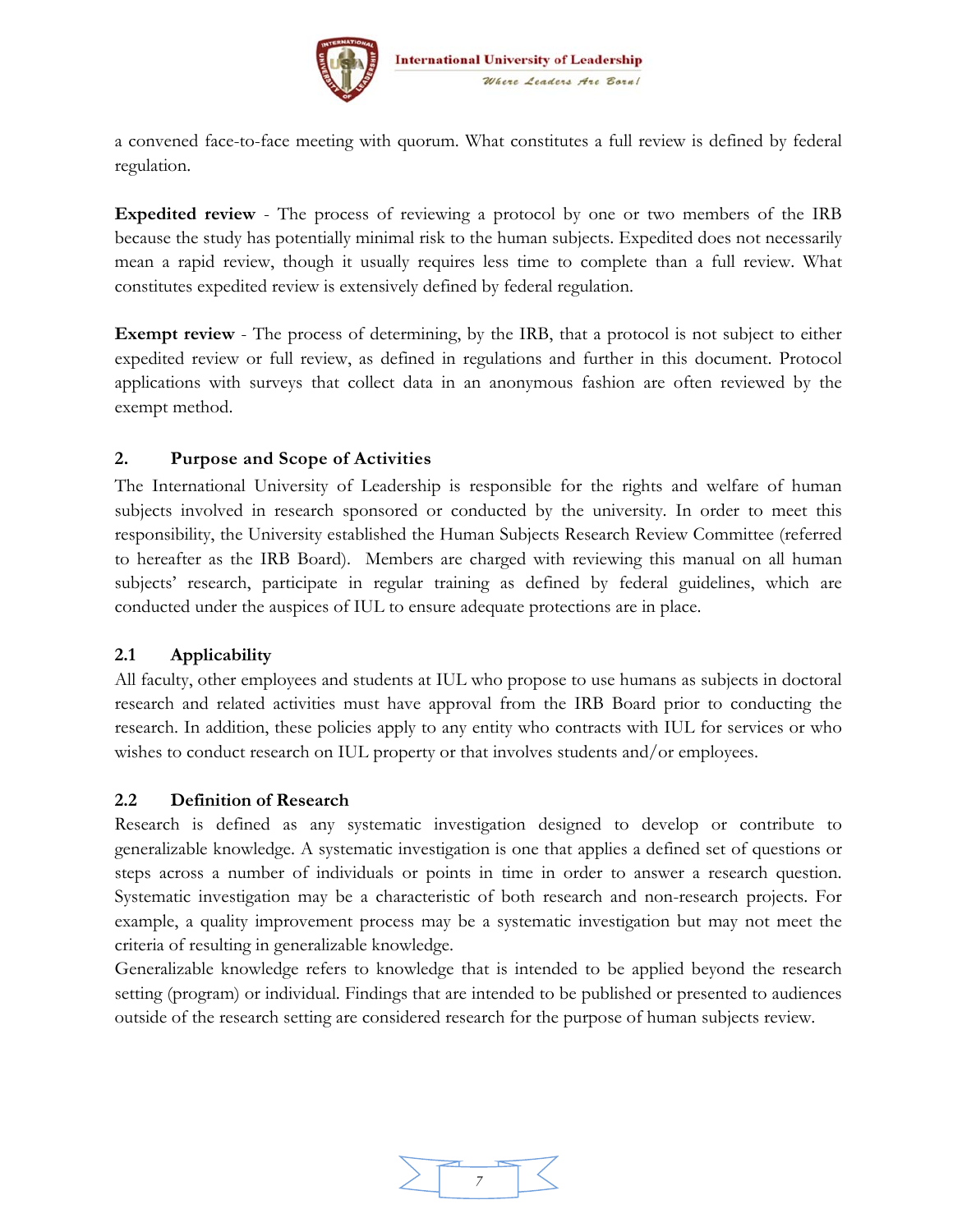

#### **2.3 Definition of Human Subject**

A human subject is a living individual about whom an investigator obtains data, either from intervention or interaction with the individual, or through records which contain identifiable private information.

#### **3. Designation of Institutional Review Board Committee**

The International University of Leadership has established (1) one IRB Board that is responsible for providing oversight for all research activities involving the use of human subjects. All review procedures meet or exceed the requirements set forth in §45 CFR 46 and 21 CFR 50 & 56. The activities of the IRB are facilitated by the faculty members of graduate studies. The employee reports to the President and Director for Research and Doctoral Programs. This review includes examination of attendance, expertise, affiliation and diversity.

#### **3.1 Membership of the IRB**

The IRB Board may be composed of faculty members, research staff, doctoral students and community members. The IRB Board may use, as necessary, non-voting business advisory committee members and business consultant reviewers to provide specific expertise needed for the review of an application. The University and federal regulations require that there be a minimum of 5 regular voting members.

- The IRB Board will have at least one member unaffiliated with the University (business community member),
- At least one member on the IRB Board must have primarily non-scientific concerns; this is someone not primarily functioning as an investigator, such as a lawyer, ethicist or member of the clergy; thus this individual may also fulfill the role of community member,
- The IRB Board may also include a doctoral student member. The IRB will be appointed such that the members have varying backgrounds based on experience, disciplinary expertise and diversity in terms of gender, racial and cultural background,
- The Chief Academic Officer, Campus Director, Partnering institution members, and the President of the University, will annually review existing IRB membership and provide recommendations to the Director for Research and Doctoral Programs regarding recruitment, retention or dismissal of IRB members,
- Thus the membership and composition of the IRB Board is periodically reviewed and adjusted to meet regulatory and or organizational requirements,
- The IRB Board will include an individual with competence in special areas to assist in the review of complex issues that require expertise beyond that available on the board.

If however, there is no such voting member available, then, an outside review by an individual with competence to review these activities would be sought.

IRB Board members will be nominated through the University's procedure for committee assignments. All new or continuing members and Chairperson are appointed by the Director for

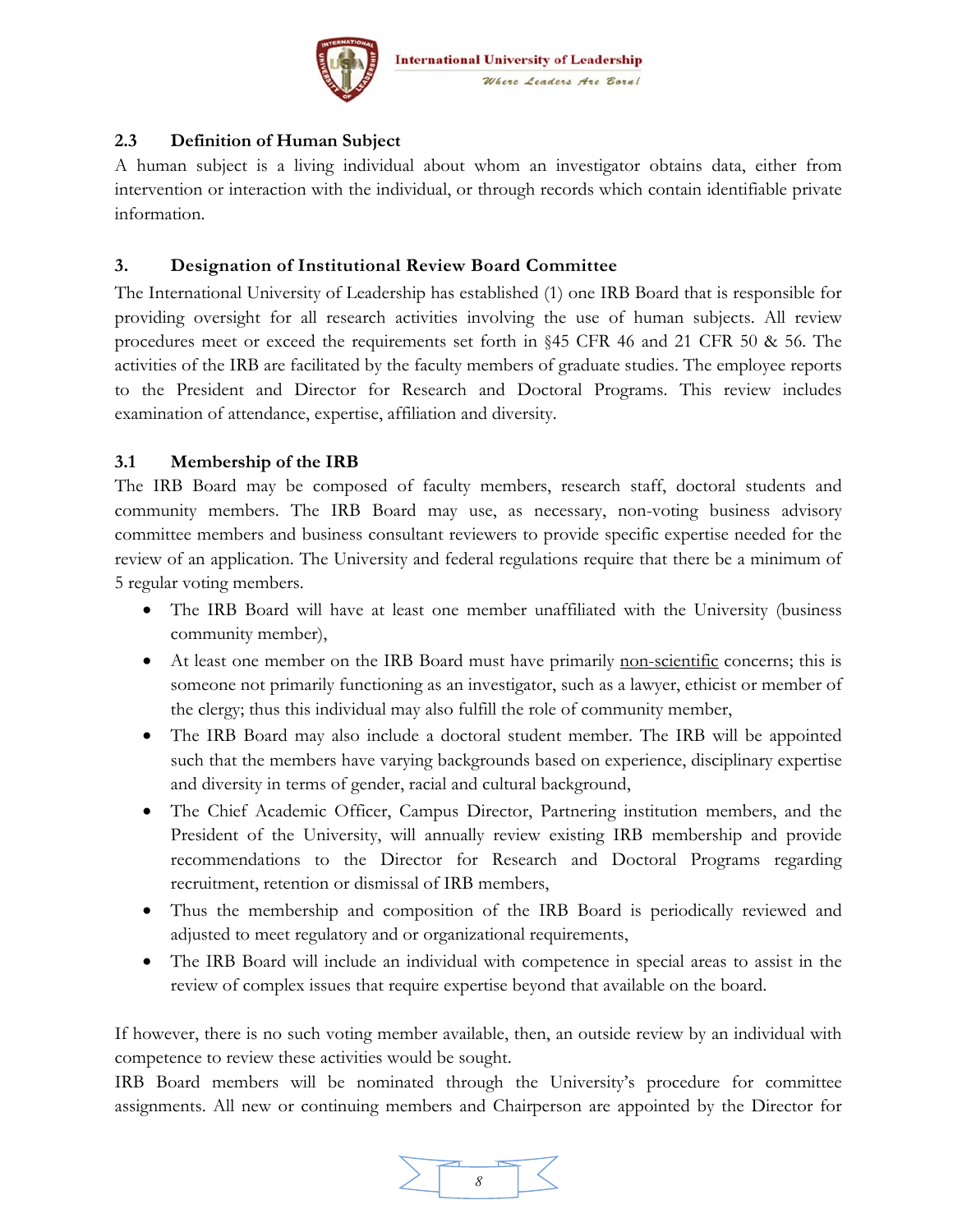

Research and Doctoral Programs. Members are appointed for three years. Members may be asked to serve a longer term at the recommendation of the President of the University.

Each appointed IRB Board member will complete an on-line Human Subjects Training program before participating in any protocol review. They will also be provided a book of training materials and provided a mentor, as appropriate.

#### **4. Roles and Responsibilities of the IRB**

To be eligible to serve as Chair, the individual must have served for at least one year on the IUL IRB or other partnering institutions. Whenever possible, the Chair will be a tenured IUL faculty member. All newly appointed IRB Chairs and Vice Chairs, who were not currently members of the IRB, are required to undergo the initial orientation as outlined in the section entitled Education and Training of all IRB Board Members.

Newly appointed IRB Chairs and Vice Chairs receive training and support respective to the duties and functions of the position. This training and support will be provided by the IRB Chair, the other current IRB Vice Chairs, Director, Associate Director, and the HRPO staff.

The Chair manages the IRB and any matters brought before it. The Chair is responsible for conducting the meetings and is a signatory for correspondence generated by the IRB.

The Chair may designate other IRB members to perform duties, as appropriate, such as for review, signature authority, and other IRB functions. The Chair advises the IUL CAO-DRDS and the Compliance Associate about IRB member performance and competence. The Chair is a voting member of the IRB and contributes to establishing quorum.

#### **4.1 Management of the IRB**

The IRB Board meetings are presided over by the Chairperson. The Chairperson will confer with the Office of Research and Doctoral Studies regarding the agenda for meetings and consult on meeting minutes and documentation sent to investigators. The Chair is empowered to review and approve renewals of protocols in which there are no or no substantial changes to methods or subject handling.

The Chair is empowered to review and approve amendments to protocols in which there is no or no substantial change to risks posed to the subject. The Chair may designate an acting Chair in anticipation of absence. The IO may also designate an acting Chair when the Chair is unable to do so. The Chair may create a subcommittee to perform duties, as appropriate, for protocol review, signature authority, and other IRB functions. When appropriate, individuals outside of the IRB membership may be included in subcommittees.

Duties of a subcommittee may include the following:

- Serve as designees to the IRB Chair for the expedited review,
- Review and approve the revisions,
- Ensure fairness and expertise of an inquiry process.

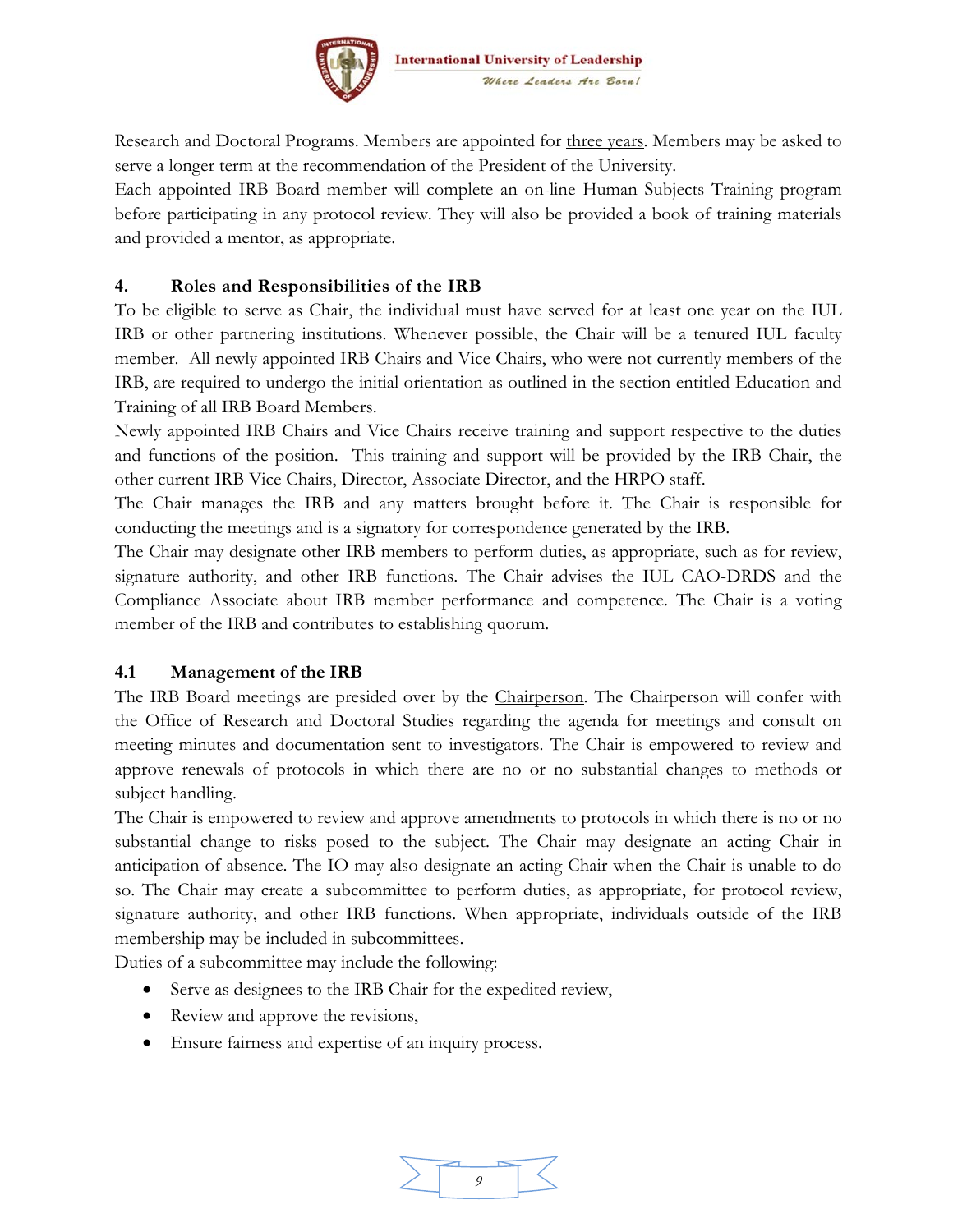

Each IRB Board member is expected to attend meetings regularly (online or onsite), read and analyze all applications sent prior to the meeting, and serve as primary reviewer as assigned. Acting as primary reviewer includes preparing a thorough critique of the application, contacting the investigator for additional information prior to the meeting and presenting the application to other members of the IRB at the meeting.

IRB Meetings are scheduled the second Wednesday each month, deferral to the meeting dates are scheduled for the second Friday of the month.

Members will recuse themselves from discussion of any application in which they have a vested interest (e.g. principal investigator or other affiliation with the project) except to provide information as requested by the IRB Board.

Investigators may not request a specific IRB Board member as primary reviewer, although they may comment on which reviewer may have related expertise.

#### **4.2 Functions of the IRB Board**

The IRB will review protocols from all Business research involving human subjects conducted by Doctoral candidates, faculty, other employees of the university, or under IUL affiliation. The IRB may also review protocols-applications from non IUL entities at the discretion of the Director for Research and Doctoral Programs. A fee may be charged for these non-IUL reviews.

Applications will be submitted to the Director for Research and Doctoral Programs and reviewed by the IRB staff for completeness and to determine if the proposed project constitutes research involving human subjects. The IRB Board staff will also determine whether the application can be certified as exempt, qualifies for expedited review or requires full board review. Applications that require a full board review will be placed on the agenda of the next IRB meeting.

Applications must be received by the first of each month or least three weeks prior to a meeting date to be placed on that agenda.

The IRB can take one of four actions:

- 1. Approve,
- 2. Approve with modifications (conditional),
- 3. Deny, or
- 4. Return the application to the investigator for more information before making a decision.

Investigators will receive written documentation regarding the decision made about their application. Any conditions or modifications required will be sent to investigators by email typically within 10 working days after submission of the application. The time between submissions to approval is generally 2-4 weeks. Approval letters will be sent by e-mail. The IRB may also review reports of unanticipated problems at the request of the Director for Research and Doctoral Programs. A full committee must review and approve the decision to suspend or terminate an IRB Board approval.

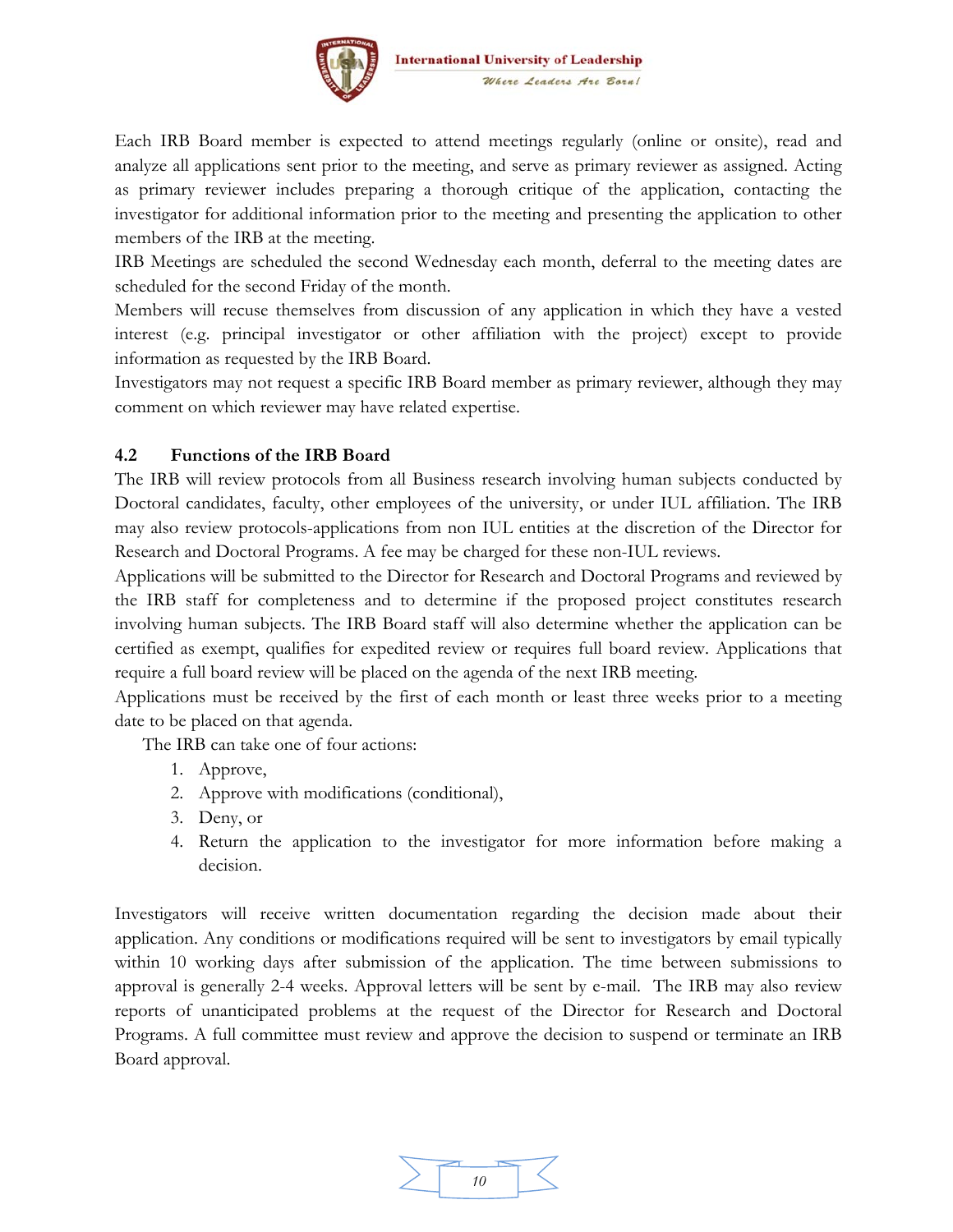

#### **4.3 Quorum of the IRB Board Members**

Quorum is defined as a simple majority with one more than half of the voting members present either in person or on the phone at the time of the meeting. Quorum also requires that at least one voting member in attendance is a non-scientist member. If a quorum is not present, the IRB Board cannot make a determination about an application.

IRB Board meetings are scheduled on a monthly basis per semester. The meeting is cancelled at the joint discretion of the IRB Chair and Director for Research and Doctoral Programs when there is no IRB research related business.

IRB Board members will be notified of the schedule of meetings at the beginning of the academic year. Time and place of meeting, as well as agenda and applications to be reviewed will typically be delivered to each member a week prior to the scheduled meeting.

#### **4.4. IRB Roster**

- An IRB membership roster is available on the IUL website and updated at least annually. Written procedures and guidelines will be available from website. This document will be reviewed and updated every five years or as needed,
- Written minutes of the IRB meetings are kept by the IRB Administrator. The minutes will document all members present, summary of discussion on debated issues, the record of IRB decisions and the record of voting. IRB meeting minutes are retained for three years,
- Written or electronic records of study protocols, approved consent forms, written communication to and from the IRB, adverse reaction reports, and continuing review reports will be kept under the supervision of the IRB Administrator for three years if the study is unfunded, withdrawn, or denied. Records will be kept for a minimum of five years following completion if the study is funded,
- IRB Administration identifies new replacement members for existing members who rotate off the IRB Boards, and submits the names of the members comprising the IRB Boards to the University Board of Directors for review and approval,
- IRB Administration is responsible for maintaining a current roster of all members serving on the IRBs. Current rosters are accessible on the IRB's IUL intranet website. Upon request, copies may be provided to external study sponsoring organizations, regulatory agencies, and/or representatives of each.

The IRB roster shall include, at a minimum, the following:

- a. Name of members,
- b. Gender,
- c. Earned degree(s),
- d. Representative capacities,
- e. Scientific or nonscientific status,
- f. Primary area of expertise or specialty,
- g. Affiliation status with the institution,
- h. Employment or other relationship between university partners.

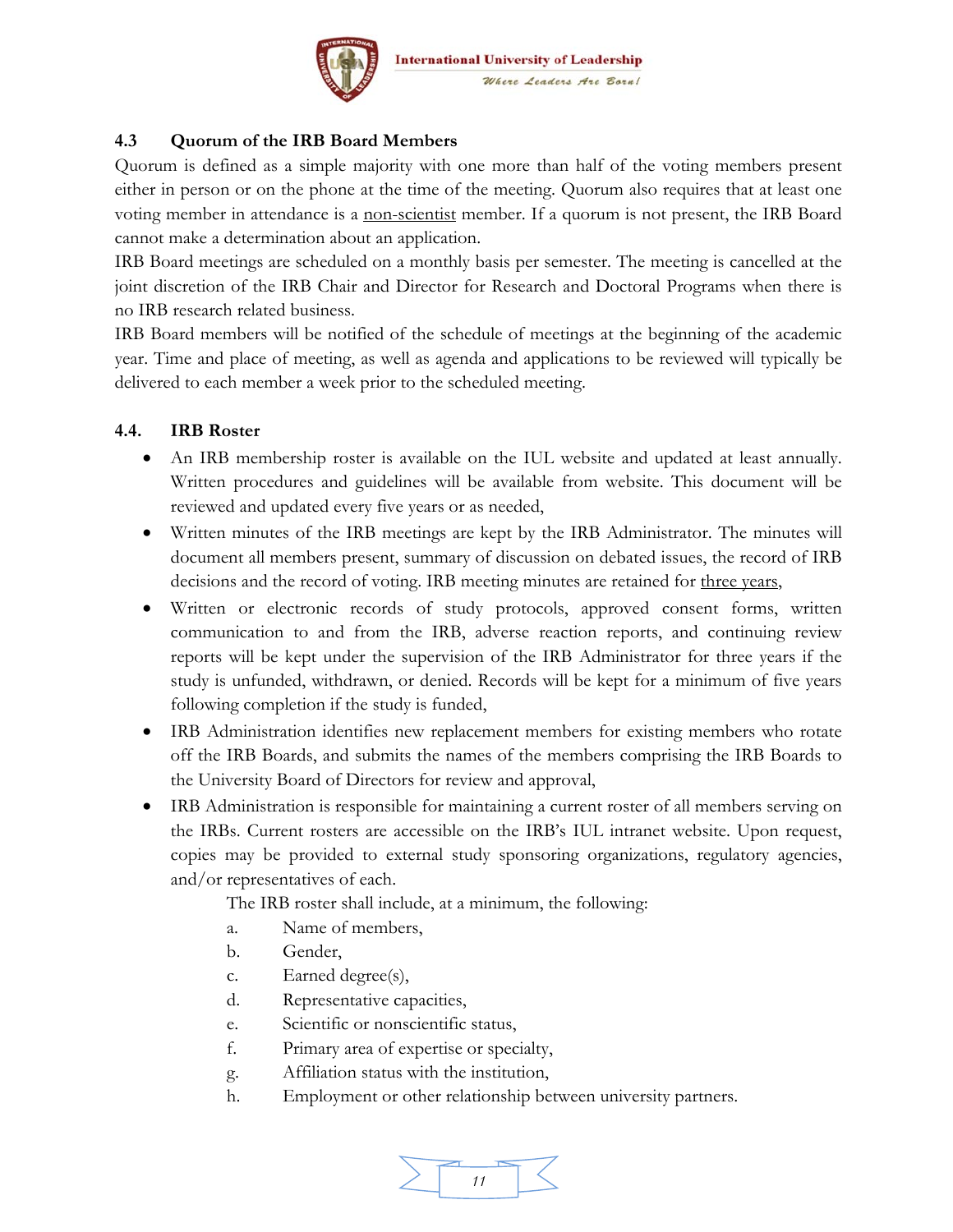

| IRB Meeting schedule for 2019 |                                                                                                                                                                                                  |                                                                                                                        |  |  |  |
|-------------------------------|--------------------------------------------------------------------------------------------------------------------------------------------------------------------------------------------------|------------------------------------------------------------------------------------------------------------------------|--|--|--|
| Month                         | <b>International University of Leadership</b><br><b>IRB</b> Board<br>Vice Chair -----------------------------------                                                                              | <b>IRB</b> Board alternate dates<br>Chair ----------------------------------<br>Vice Chair --------------------------- |  |  |  |
| January                       | Wednesday, January 16, 2019                                                                                                                                                                      | Friday, January 18, 2019                                                                                               |  |  |  |
| February                      | Wednesday, February 13, 2019                                                                                                                                                                     | Friday, February 15, 2019                                                                                              |  |  |  |
| March                         | Wednesday, March 13, 2019                                                                                                                                                                        | Friday, March 15, 2019                                                                                                 |  |  |  |
| April                         | Wednesday, April 17, 2019                                                                                                                                                                        | Friday, April 19, 2019                                                                                                 |  |  |  |
| May                           | Wednesday, May 15, 2019                                                                                                                                                                          | Friday, May 17, 2019                                                                                                   |  |  |  |
| Iune                          | Wednesday, June 12, 2019                                                                                                                                                                         | Friday, June 14, 2019                                                                                                  |  |  |  |
| July                          | Wednesday, July 17, 2019                                                                                                                                                                         | Friday, July 19, 2019                                                                                                  |  |  |  |
| August                        | Wednesday, August 14, 2019                                                                                                                                                                       | Friday, August 16, 2019                                                                                                |  |  |  |
| September                     | Wednesday, September 11, 2019                                                                                                                                                                    | Friday, September 13, 2019                                                                                             |  |  |  |
| October                       | Wednesday, October 16, 2019                                                                                                                                                                      | Friday, October 18, 2019                                                                                               |  |  |  |
| November                      | Wednesday, November 13, 2019                                                                                                                                                                     | Friday, November 15, 2019                                                                                              |  |  |  |
| December                      | Wednesday, December 11, 2019                                                                                                                                                                     | Friday, December 13, 2019                                                                                              |  |  |  |
|                               | Location: Main Campus in Orlando, partnering institutions, participation of independent<br>faculty members online and phone connect.<br>Time: 11:00 EST, Florida campus and online participants. |                                                                                                                        |  |  |  |

#### **4.5. IRB Composition**

Appointments of voting IRB Board members are made by the Institutional Official of the University. Recommendations for board members can be made to the IO by either the IRB Chair or Campus Director based on the specific needs of the IRB Board.

Committee members are initially appointed to a term of three years. Committee members may be requested to accept reappointment to the IRB for an additional term of three years at the discretion of the Chair. At the end of the six year term, a determination will be made about an additional reappointment period. If a member declines full membership, s/he may be asked to become an alternate member. Reappointed members will be asked for an updated CV and demographic sheet.

Affiliated IRB Board members do not receive any direct monetary compensation for participation on the board. Unaffiliated IRB Board members will be reimbursed at an amount not to exceed \$50 per month. Reimbursement payments will be issued quarterly.

1. Each IRB Board will be comprised of at least five members, with varying background and expertise to provide complete and thorough review of research activities commonly conducted by the Institution,

2. The membership of the IRB will be sufficiently qualified through the experience and expertise of its members and the diversity of its members, including consideration of race, gender, and cultural backgrounds and sensitivity to such issues as community attitudes, to promote respect for its advice and counsel in safeguarding the rights and welfare of human research subjects,

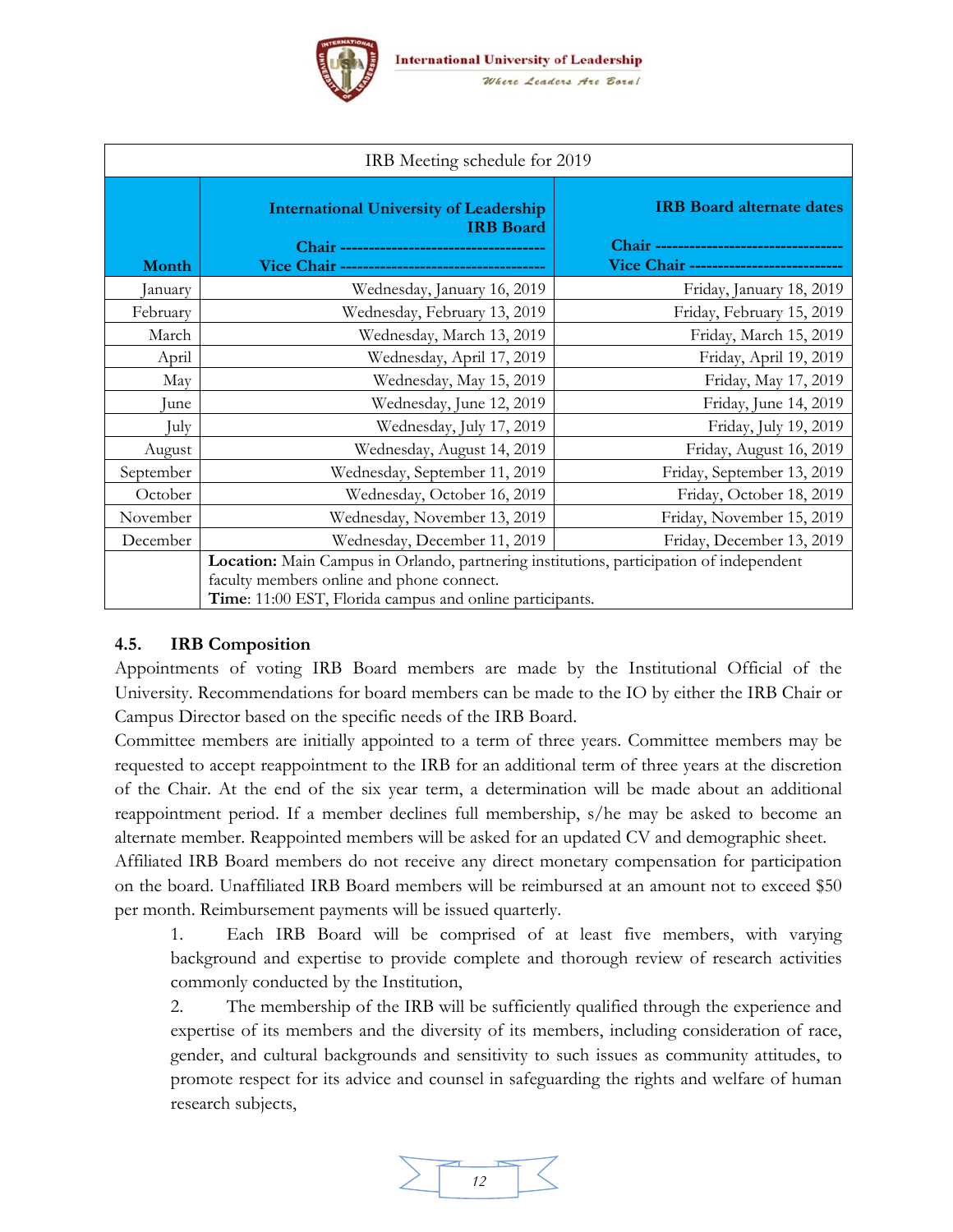

3. The IRB Board shall include persons able to ascertain the acceptability of the proposed research in terms of institutional commitments and regulations, applicable law, and standards of professional conduct and practice,

4. The IRB Board shall include members of more than one profession,

5. The IRB Board shall include at least one member who represents the perspective of research participants,

6. The IRB Board shall include at least one member whose primary concerns are in scientific areas and at least one member whose primary concerns are in non-scientific areas,

7. The IRB Board shall include at least one member who is not otherwise affiliated with the University who is not part of the immediate family of a person with such affiliation.

#### **4.5.1 Alternates**

The University maintains a roster of trained alternates who may vote in place of an absent voting member. In addition, all active members listed on the rosters may be utilized as alternates for other active members as long as all applicable regulatory requirements and IRB policies are met through correspondence sent on October 11<sup>th</sup>, 2018.

1. The alternate member will have similar expertise as the regular committee member for whom they are serving as a replacement (physician, scientific/non-scientific),

2. The alternate member will assume all of the responsibilities of the committee member for whom they are serving as a replacement,

3. Alternate members may attend IRB meetings without serving as a replacement for a regular committee member; however, in this capacity, the alternate member may not participate in any of the final approval decisions of the committee,

4. IRB minutes will document if a member present at the meeting is an alternate as well as the IRB member for whom the alternate is substituting.

#### **4.5.2 Consultants**

During initial review (at the time of meeting assignment, DRGS review, vice chair review, or primary reviewer review) of a proposed research study, an IRB Board member or a HRPO staff member may determine that the current membership of the IRB does not include appropriate expertise to conduct an adequate study evaluation and may defer to another IRB Board or may invite individuals with competence in special areas to assist in the review.

1. Consultants may be chosen from past IRB members or by contacting the department chair or division chief (or their designee) of the area from which the research is being submitted,

2. Consultants will be provided with a copy of the IRB protocol and consent document as well as any attachments (investigator brochures, multicenter protocols, etc.) prior to the IRB meeting,

3. Consultants are held to the same standards as regular members of the IRB Board,

4. Consultants may attend the meeting to participate in the review and discussion of the research study; however, they may not vote or count towards quorum,

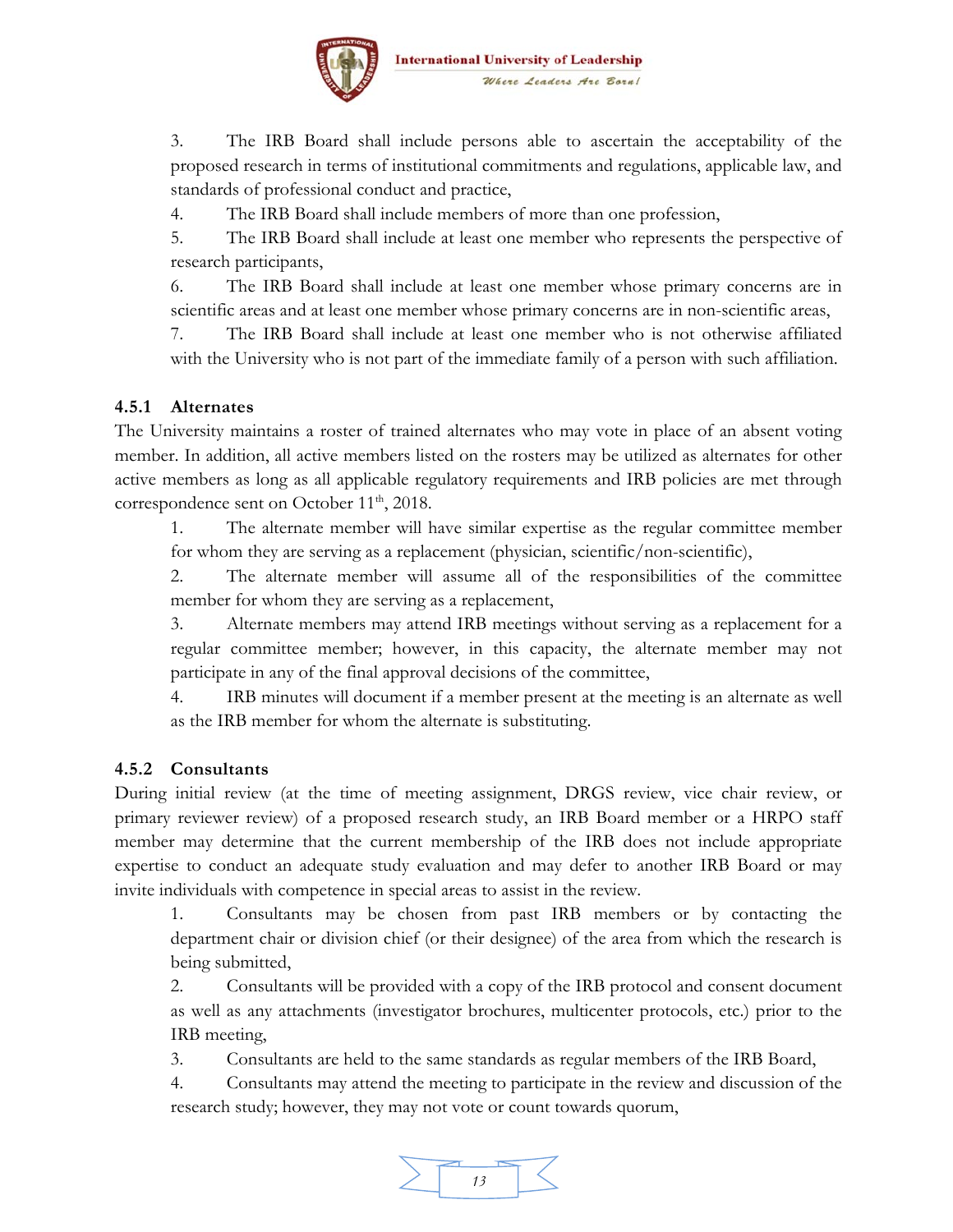

5. If the consultant is unable to attend the meeting, their written comments will be taken into consideration by the Committee during its review of the respective research protocol and will be documented in the IRB meeting minutes,

6. During the review of a proposed research study, an IRB Board member may obtain consultations by directly contacting colleagues for information related to a research study. Before obtaining advice from a consultant in this manner, the IRB Board member should ensure that the university does not have a conflict of interest with the research study.

#### **4.6 Evaluation of IRB Board Members**

The IRB Chair, Vice Chairs and HRPO Leadership meet monthly to discuss the conduct of IRB Board meetings and the performance of IRB membership.

• New IRB members will meet with the Vice Chair within two months of their first IRB Board meeting. The Vice Chair will identify any areas for improvement, including, but not limited to understanding of IRB responsibility and function, proficiency with the electronic submission platform, meeting participation and overall performance of IRB reviews,

• Committee member performance is discussed monthly with respect to awareness and understanding of relevant ethical issues, regulations, and institutional policies. The performance of the members will also be assessed by evaluating quality of performed reviews to ensure they are timely, comprehensive, and well-informed. If concerns are identified, the IRB Vice Chair or Chair will address these with the individual committee member and then provide necessary guidance materials or educational sessions,

• Committee coordinators will interact with the Vice Chair to provide feedback on member performances. If concerns are identified, the IRB Vice Chair and IRB Chair, if necessary, will address these with the individual committee member and then provide necessary guidance materials or educational sessions,

• Attendance of the members will be monitored by the Associate Director or designee. Any issues that arise related to non-attendance will be discussed with the IRB Chair to determine whether action is necessary. Attendance reports will be sent to the members' responsible department chairs or center/institute director at their request,

Each member will be given an annual letter that describes performance as satisfactory or requiring attention. The letter will include metrics on attendance and volume of IRB assignments for the member. Self-evaluations will be distributed annually to members and members will have the opportunity to meet informally with the Vice Chair and/or IRB Chair.

#### **4.7 Resignation and Termination of IRB Members**

Resignation of IRB membership status, based on the wishes of the IRB member, will be submitted, in writing, to the Institutional Official and copied to the IRB Chair and, where applicable, the member's department chair or director.

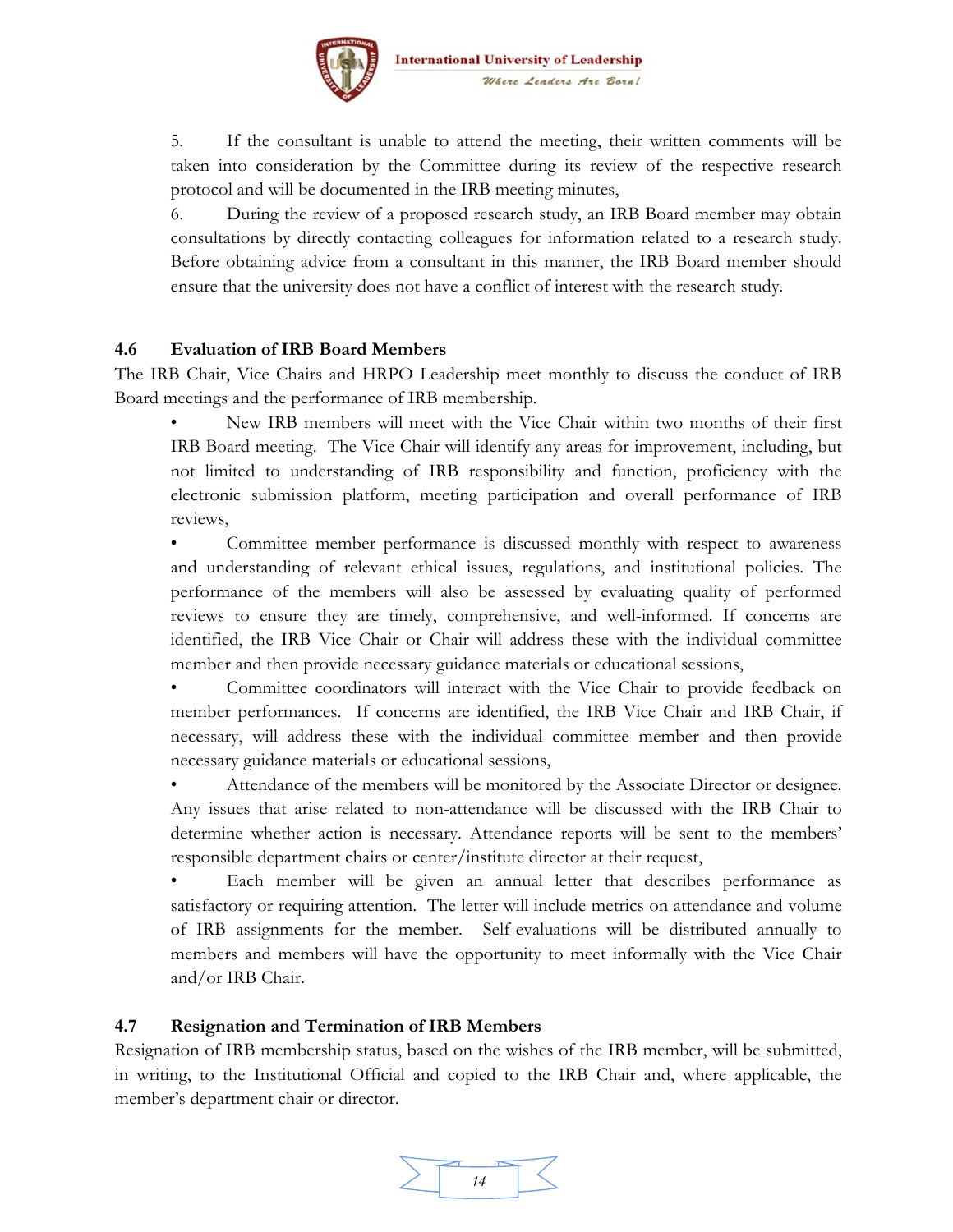

IRB Membership status may be terminated by the IRB Chair due to failure to attend and/or otherwise actively participate in IRB functions. Termination of any individual from IRB membership will be reported to the Institutional Official to include a written justification for the termination.

#### **4.8 IRB Records of sessions**

The IRB must prepare and maintain adequate documentation of the IRB's activities including: copies of all items reviewed, including but not limited to research proposals, recruitment materials; scientific evaluations (if any) that accompany the proposals; approved consent documents; approved Authorization document, if separate from the informed consent, any proposed amendments and the IRB action on each amendment; progress reports submitted by investigators; reports of injuries to subjects and serious and unexpected adverse events; documentation of protocol violations; and documentation of non-compliance with applicable regulations.

IRB records must also include continuing review activities; copies of all correspondence between the IRB and investigators; and statements of significant new findings provided to subjects must be maintained with the related research proposal and, when reviewed at an IRB meeting, must be documented in the minutes.

#### **4.9. Minutes of IRB Meetings**

Proceedings of a convened meeting of the IRB are written and made available for review by the next regularly scheduled IRB meeting date. They can be approved electronically, whereby the minutes are circulated to all members (both full and alternates) via e-mail. Two-thirds (2/3) of those actually in attendance at the meeting must approve the minutes, allowing for minor changes (typographical errors, grammar, etc.). If less than two-thirds approve or there is a matter of significance, then the minutes are to be placed on the next agenda for further discussion. Once approved by the members, the minutes must not be altered by anyone, including a higher authority.

#### **5. Roles and Responsibilities of Investigators, Research Staff and PI**

The Principal Investigator (PI) is ultimately responsible for assuring compliance with applicable University IRB policies and procedures, DHHS Federal Policy Regulations, and FDA regulations and for the oversight of the research study and the informed consent process. Although the PI may delegate tasks to members of their research team, they retain the ultimate responsibility for the conduct of the study.

Because PI responsibilities involve direct interaction and supervision of the research team, the PI must be a current employee or doctoral student of the University and/or partnering institution who is operating within their University or oversee the conduct of the study. PIs leaving the institution are responsible for notifying the IRB well in advance of their departure so that they can make

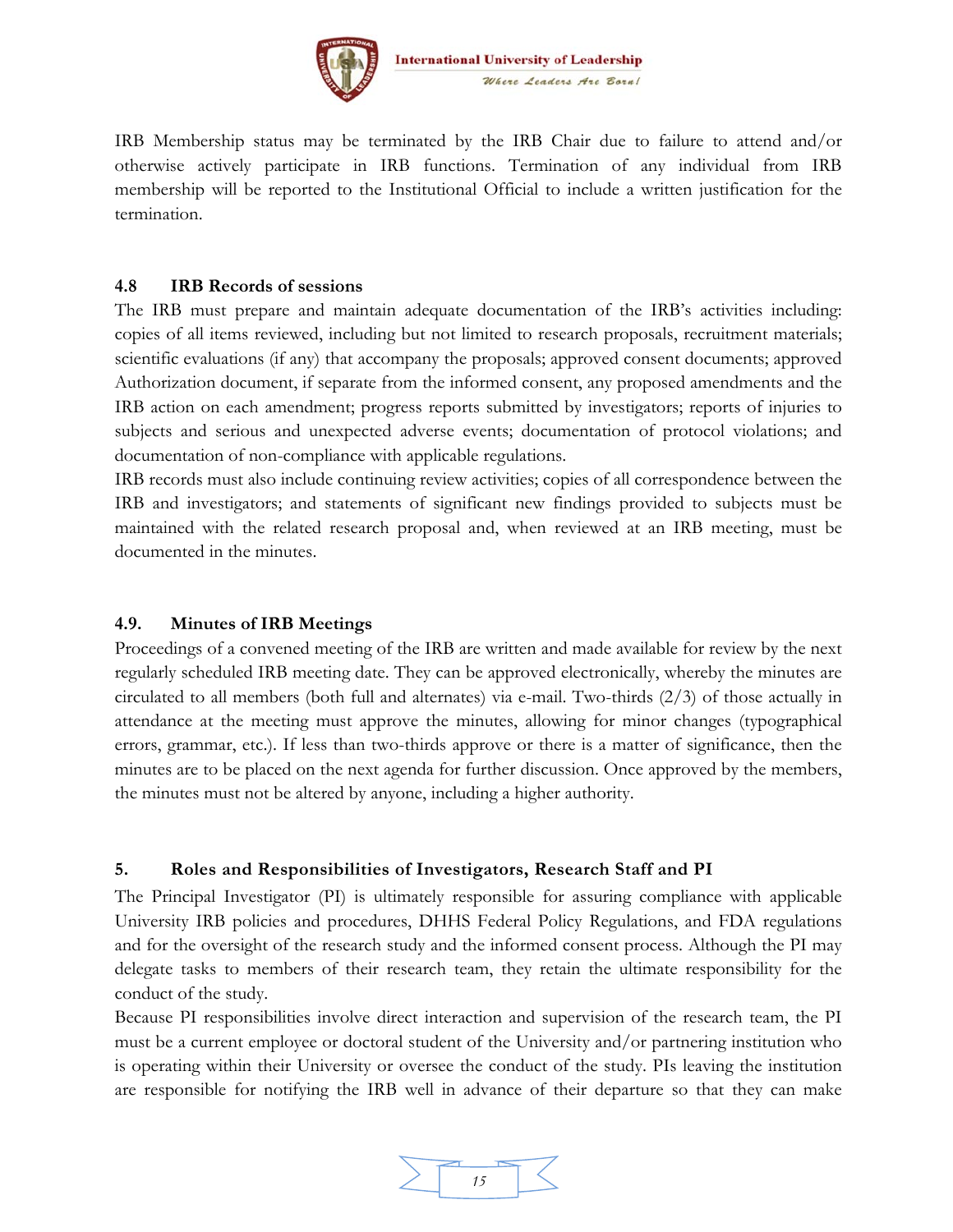

arrangements to either close the study or name another appropriately qualified individual currently at the institution to serve as the PI.

The following individuals may serve as PI:

- **Faculty members:** All categories of compensated faculty members may serve as PI if their School allows them to serve as Principal Investigator on applications for sponsored funding administered through the University. Adjunct faculty of the University, including lecturers and instructors, are not permitted to serve as a PI or Faculty Mentor but may serve as coinvestigator. Faculty with a "visiting" title cannot serve as PI unless it is temporarily assigned during transition from another institution.
- **Students:** Doctoral Candidates**/**Students may serve as principal investigators for their own research projects and are responsible for submitting the IRB application. However, when a student is listed as the PI, a faculty mentor must be listed on the protocol submission. If a student from another partnering institution is also a staff member at the University, a faculty mentor is not required.
- Staff: Other University staff may serve in this role if they have appropriate qualifications to conduct the research and if they have obtained approval to conduct the research from their immediate supervisor.

#### **5.1. General Responsibilities of Principal Investigators**

As a general condition for the approval of a research study, the IRB holds the principal investigator of the study responsible for ensuring that:

- Risks to research subjects are minimized by using procedures which are consistent with sound research design and which do not unnecessarily expose the subjects to risk; and, whenever appropriate, by using procedures already being performed on the subjects for diagnostic or treatment purposes,
- Risks to human research subjects are reasonable in relation to the anticipated benefits (if any) to the individual, and the importance of the knowledge that may be expected to result;
- Selection of human subjects and patients for research participation is equitable,
- Individuals are adequately informed of the risks and benefits of research participation and the procedures that will be involved in the research, and that informed consent will be obtained from each prospective human research subject, or their legally authorized representative, in accordance with, and to the extent required, by University policies and federal regulations,
- Informed consent of human research subjects will be obtained in advance of research participation and appropriately documented in accordance with, and to the extent required, by University policies and federal regulations,
- Where appropriate, there is routine monitoring of the data collected to ensure the safety of human research subjects;
- The privacy of human research subjects is protected and the confidentiality of data is maintained;

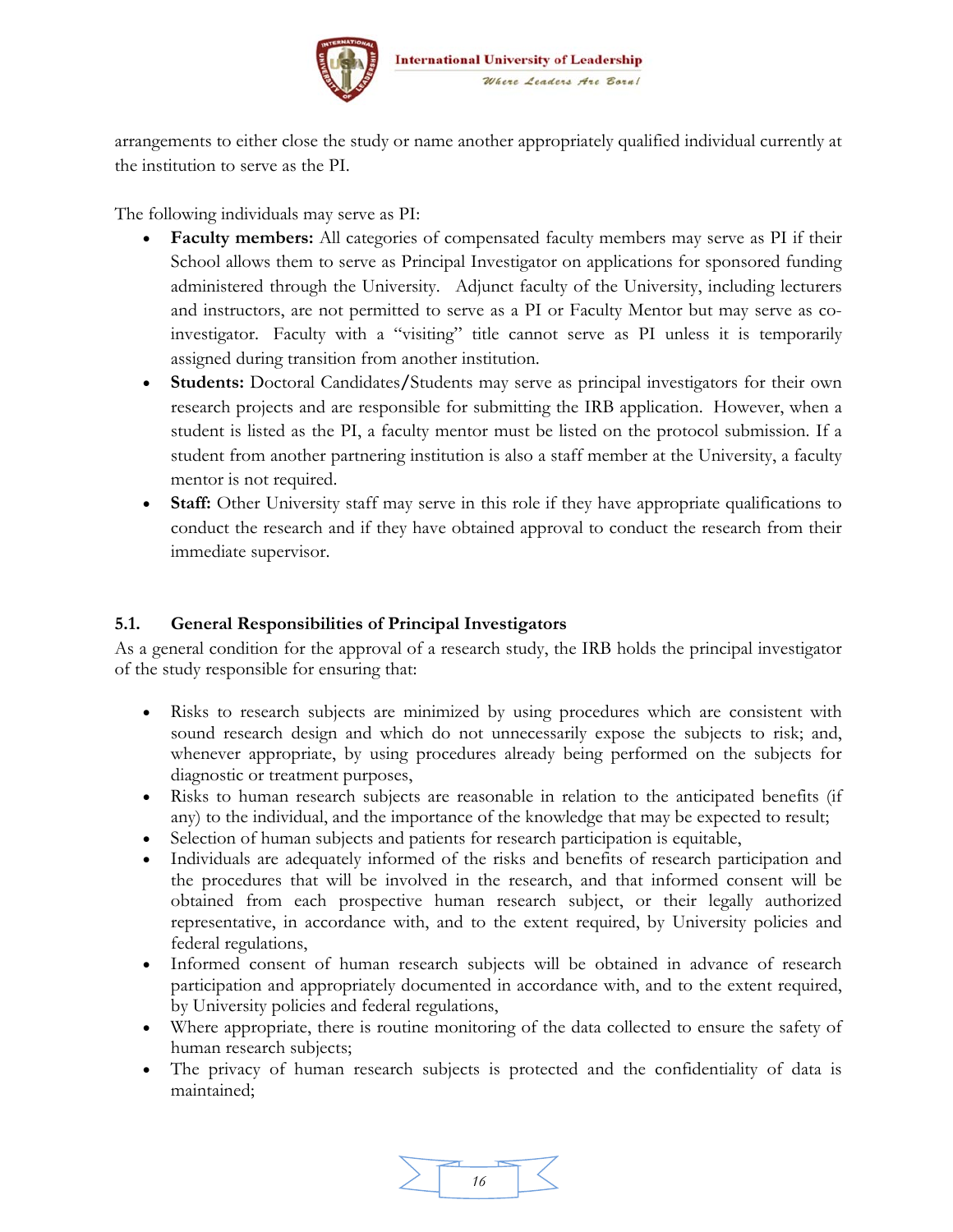

 Appropriate additional safeguards are included in the study to protect the rights and welfare of human research subjects who are likely to be vulnerable to coercion or undue influence (e.g., children, prisoners, individuals with impaired decision-making capacity, or economically or educationally disadvantaged persons).

#### **6. Educating IRB Board members and Principal Investigators**

IRB Board members and Principal Investigators need training and education in research ethics and current research regulations if they are going to be conduct research and apply for federal funds. The opportunity for doctoral students to conduct research is a high-impact educational practice that is correlated with student success. Protection of human participants during research is of the utmost importance for practical and ethical reasons.

All systematic research undertaken by IUL doctoral candidates and faculty is subject to review under the Institutional Review Board (IRB) policies and procedures for protection of human subjects in research. The federal definition for research is "a systematic investigation, including research development, testing and evaluation, designed to develop and contribute to generalizable knowledge (Federal Regulations 45 CFR 46)." This definition includes any surveys, tests, observations of people, or experiments which involve systematic data collection that could result in knowledge reported in dissertations, publications and professional meetings. The Institutional Review Board operates under federal policies and procedures mandated by the U.S. Department of Health and Human Services and the Office for Human Research Protections.

Doctoral candidates must undergo training in excess of 12 hours on ways to protect human subjects during research, development of Waivers and implementation of (Federal Regulations 45 CFR 46). The key information that needs to be delivered includes:

- The basic ethical principles underlying research with human participants as elucidated in the Belmont Report,
- The federal regulations for the protection of research participants, and
- The history and ethics of research with human participants.

Completion of training requirements for doctoral students and research faculty should be documented and kept on file so that the institution can demonstrate that IRB members and PIs have been provided the relevant information. Although, appropriate training may be provided free of charge by the University's IRB Board, researchers and doctoral students may choose to take IRB courses training from CitiPrograms and complete 16 modules receive a certificate of completion. Inhouse training to IUL IRB board members by the certified IRB members and thus provide certificate documentation for successful program completion.

#### **7. Exempt Undergraduate Research**

All other undergraduate research involving human subjects, including research done in courses, should be submitted to IRB Board for review. Research undertaken by undergraduate student at IUL is restricted to the "Exempt" category of research only. The term "Exempt" does not affect the requirements for Informed Consent and protection of human subjects.

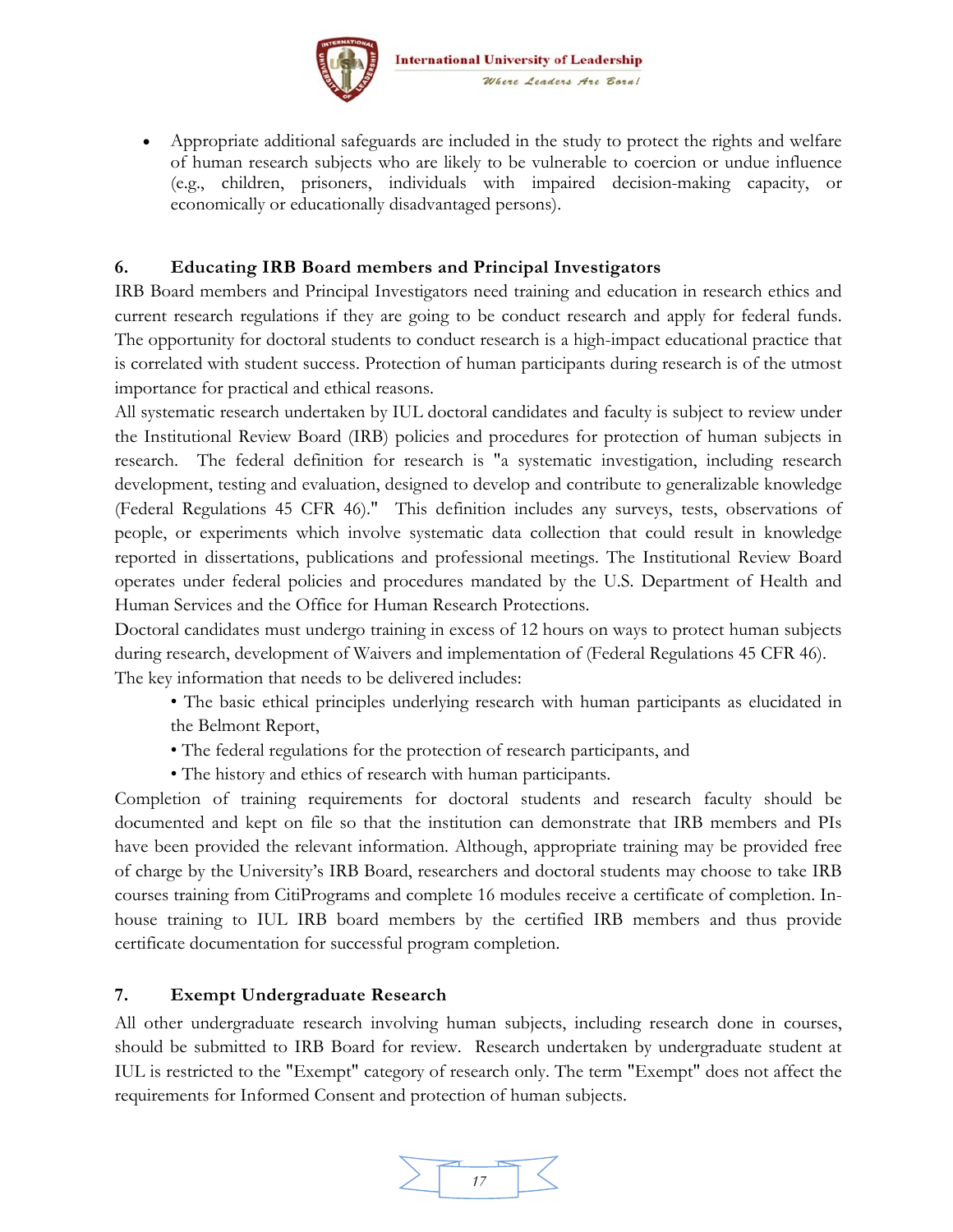

The definition of "Exempt," as it applies to IUL undergraduate student research with human subjects, means that:

- Undergraduate student researcher must not cause harm to research participants: "harm" may apply to one's physical, psychological or emotional well-being, reputation, and/or employability.
- The research is anonymous; and
- The proposed research must fall under at least one of the following six categories in order for the IUL IRB Board to authorize the research project:

1) Research conducted in established or commonly accepted educational settings, involving normal educational practices, such as:

(a) Research on regular and special education instructional strategies, or

(b) Research on the effectiveness of or the comparison among instructional techniques, curricula or classroom management methods.

 2) Research involving the use of educational tests (cognitive, diagnostic, aptitude, achievement), survey procedures, interview procedures or observation of public behavior, unless:

(a) information obtained is recorded in such a manner that subjects can be identified, directly or through identifiers linked to the subjects and

(b)any disclosure of the human subjects' responses outside the research could reasonably place the subjects at risk of criminal or civil liability or be damaging to the subjects' financial standing employability or reputation.

3) Research involving the use of educational tests (cognitive, diagnostic, aptitude, achievement), survey procedures, interview procedures, or observation of public behavior that is not exempt under paragraph #2 (above) if:

(a) the human subjects are elected or appointed public officials or candidates for public office, or

(b)federal statute(s) require(s) without exception that the confidentiality of the personally identifiable information will be maintained throughout the research and thereafter.

4) Research involving the collection or study of existing data, documents or records if these sources are publicly available or the information is recorded by the investigator in such a manner that the subjects cannot be identified directly or through identifiers linked to the subjects.

5) Research and demonstration projects which are conducted by or subject to the approval of (federal) department or agency heads and which are designed to study, evaluate or otherwise examine:

(a) public benefit or service programs,

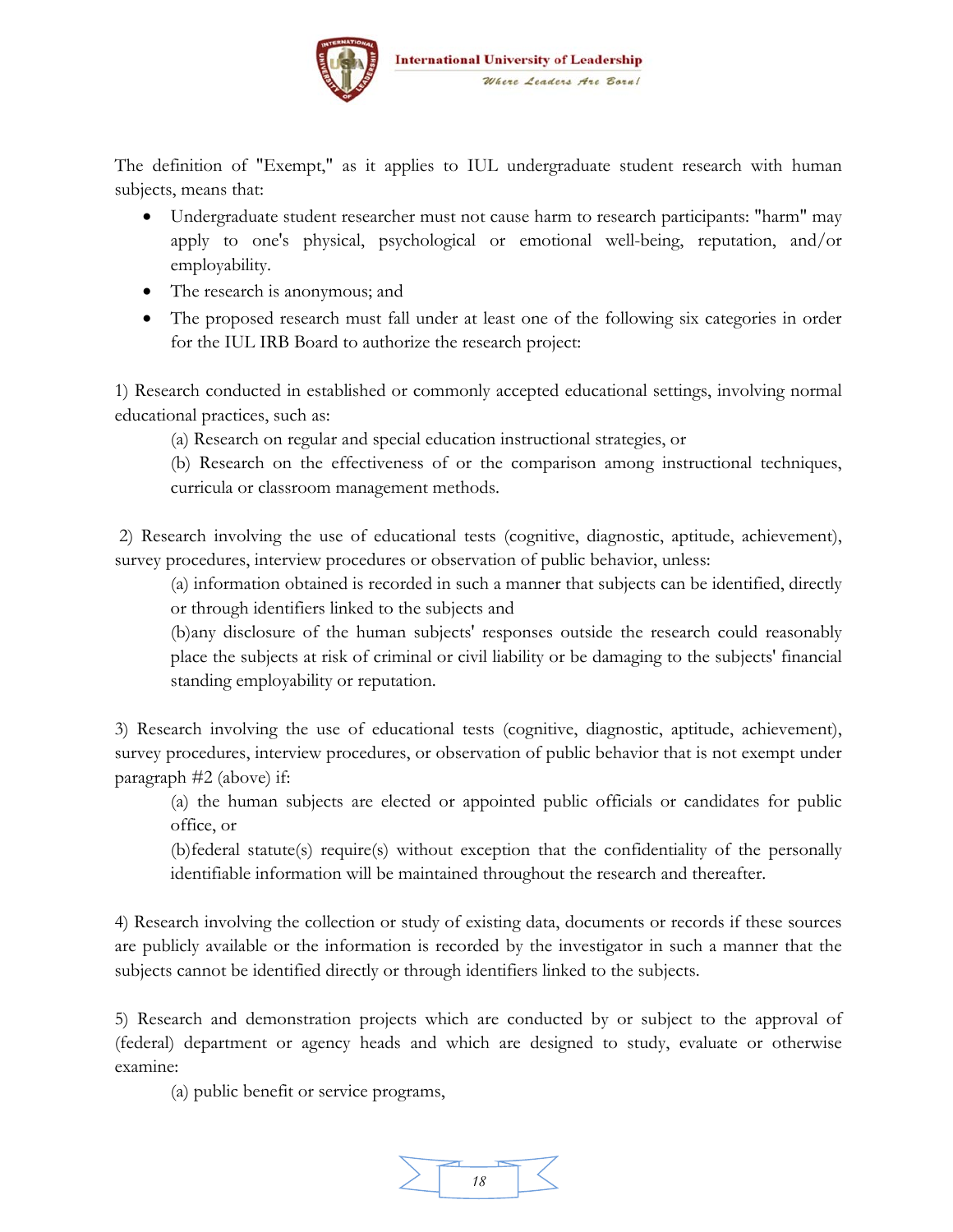

(b) procedures for obtaining benefits or services under those programs,

(c) possible changes in or alternatives to those programs or procedures, or

(d) possible changes in methods or levels of payment for benefits or services under those programs.

6) Taste and food quality and consumer acceptance studies, if:

(a) wholesome foods without additives are consumed or

(b) if a food is consumed that contains a food ingredient at or below the level and for a use found to be safe, or agricultural chemical or environmental contaminant at or below the level found to be safe by the Food and Drug Administration or approved by the Environmental Protection Agency or the Food Safety and Inspection Service of the U.S. Department of Agriculture.

#### **8. Categories of Human Subjects Research**

All research that involves human subjects conducted by faculty, other employees and students at IUL must have prior review and approval by the IRB Board. The IRB Administrator will determine the level of risk involved in the doctoral research and the type of review needed:

- Exempt,
- Expedited, or
- Review Not Required.

The determination of the type of review is based on an assessment of the level of risk. Research of no greater than minimal risk can be reviewed at the exempt or expedited level, while research of greater than minimal risk will be reviewed at the full committee level.

Minimal risk is defined as the probability that the magnitude of harm or discomfort anticipated in the proposed research is no greater in and of itself than those ordinarily encountered in everyday life, or during the performance of routine physical or psychological examinations or tests. All investigators must submit a complete IRB application, even if they believe that their research falls under one of the exemption categories.

#### **8.1. Application process**

A new study must be submitted three weeks before the IRB scheduled meeting. If the study is approved exactly as submitted, a memo documenting approval is sent out approximately one week later. It takes about five weeks from the time of submission of the study to the IRB to notice of approval. If the IRB defers the study for more information, it usually is not considered again until the next meeting, increasing the time from submission to approval to eight weeks.

The IRB does one of the following based on its review:

- Approves the study as it has been submitted,
- Approves the study contingent on minor stipulations in the study protocol or for the protection of subjects,

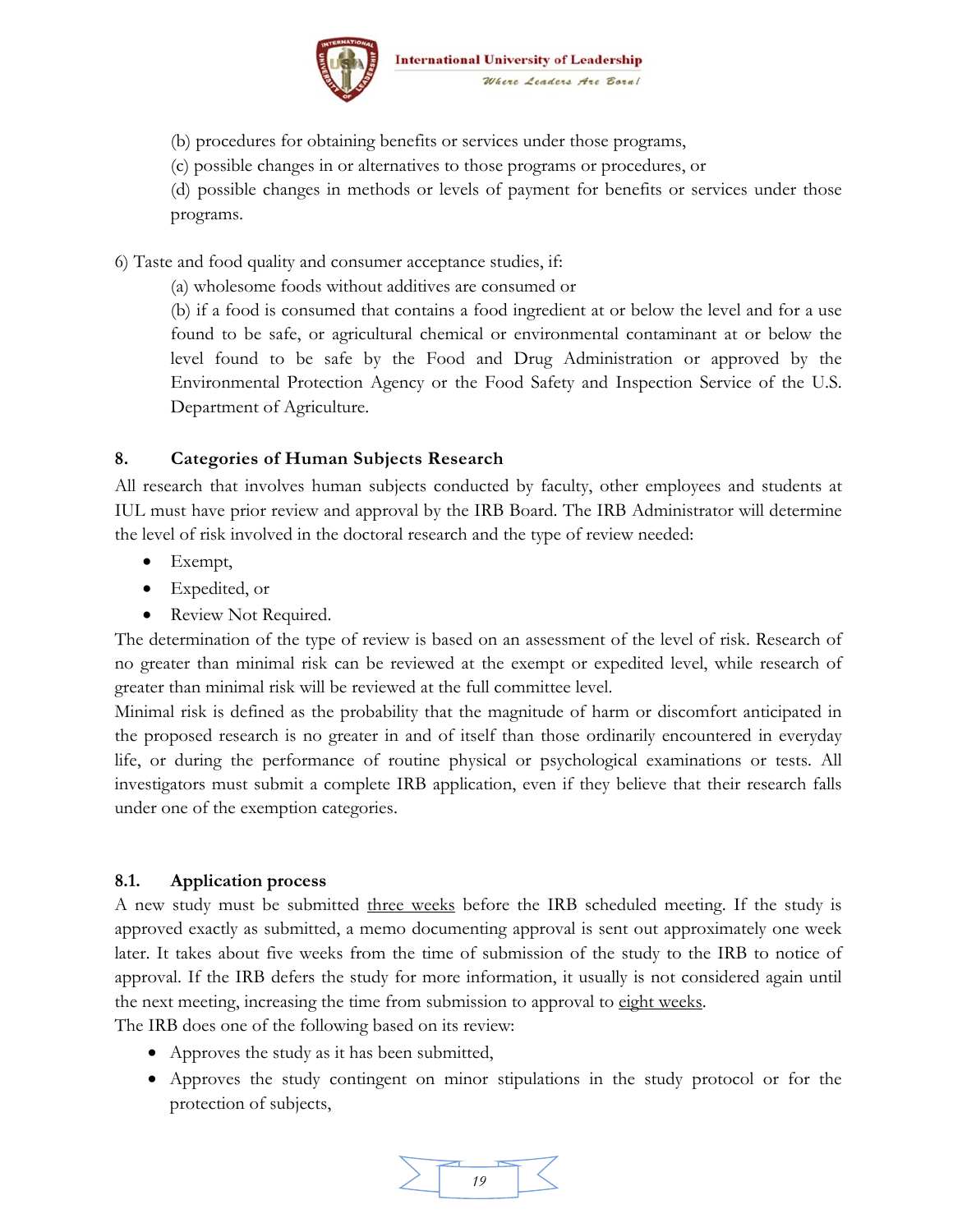

- Defers the study to obtain further information and/or clarification of the protocol and/or procedures for protecting subjects,
- Disapproves the project for conduct because the balance of risks and benefits is not appropriate, because subjects are not adequately protected, or because of concerns about conflicts of interest.

#### **8.2 Exempt**

Research that involves human subjects may be determined to meet one of the six categories for exemption. This determination is made by the IRB staff in consultation with the Chairperson of the IRB as appropriate. To be considered exempt, the IUL IRB must find the research to be both minimal risk and to fit into one of the following exemption categories. The policy requires a consent process even if the research falls under one of the exemption categories and the IRB Board may require changes to a protocol even though it may fall under one of the exemption categories.

Even if a research project appears to fit under an exemption category, the IRB staff may determine that the risk to subjects is too high to be waived.

#### **8.2.1 Exempt categories: (Quoted from §45 CFR 46.101)**

1. Research conducted in established or commonly accepted educational settings, involving normal educational practices, such as (i) research on regular and special education instructional strategies, or (ii) research on the effectiveness of or the comparison among instructional techniques, curricula, or classroom management methods,

2. Research involving the use of educational tests (cognitive, diagnostic, aptitude, achievement), survey procedures, interview procedures or observation of public behavior, unless: (i)information obtained is recorded in such a manner that human subjects can be identified, directly or through identifiers linked to the subjects; and (ii) any disclosure of the human subjects' responses outside the research could reasonably place the subjects at risk of criminal or civil liability or be damaging to the subjects' financial standing, employability, or reputation,

3. Research involving the use of educational tests (cognitive, diagnostic, aptitude, achievement), survey procedures, interview procedures, or observation of public behavior that is not exempt under paragraph (b)(2) of this section, if: (i) the human subjects are elected or appointed public officials or candidates for public office; or (ii) federal statute(s) require(s) without exception that the confidentiality of the personally identifiable information will be maintained throughout the research and thereafter,

4. Research involving the collection or study of existing data, documents, records, pathological specimens, or diagnostic specimens, if these sources are publicly available or if the information is recorded by the investigator in such a manner that subjects cannot be identified, directly or through identifiers linked to the subjects,

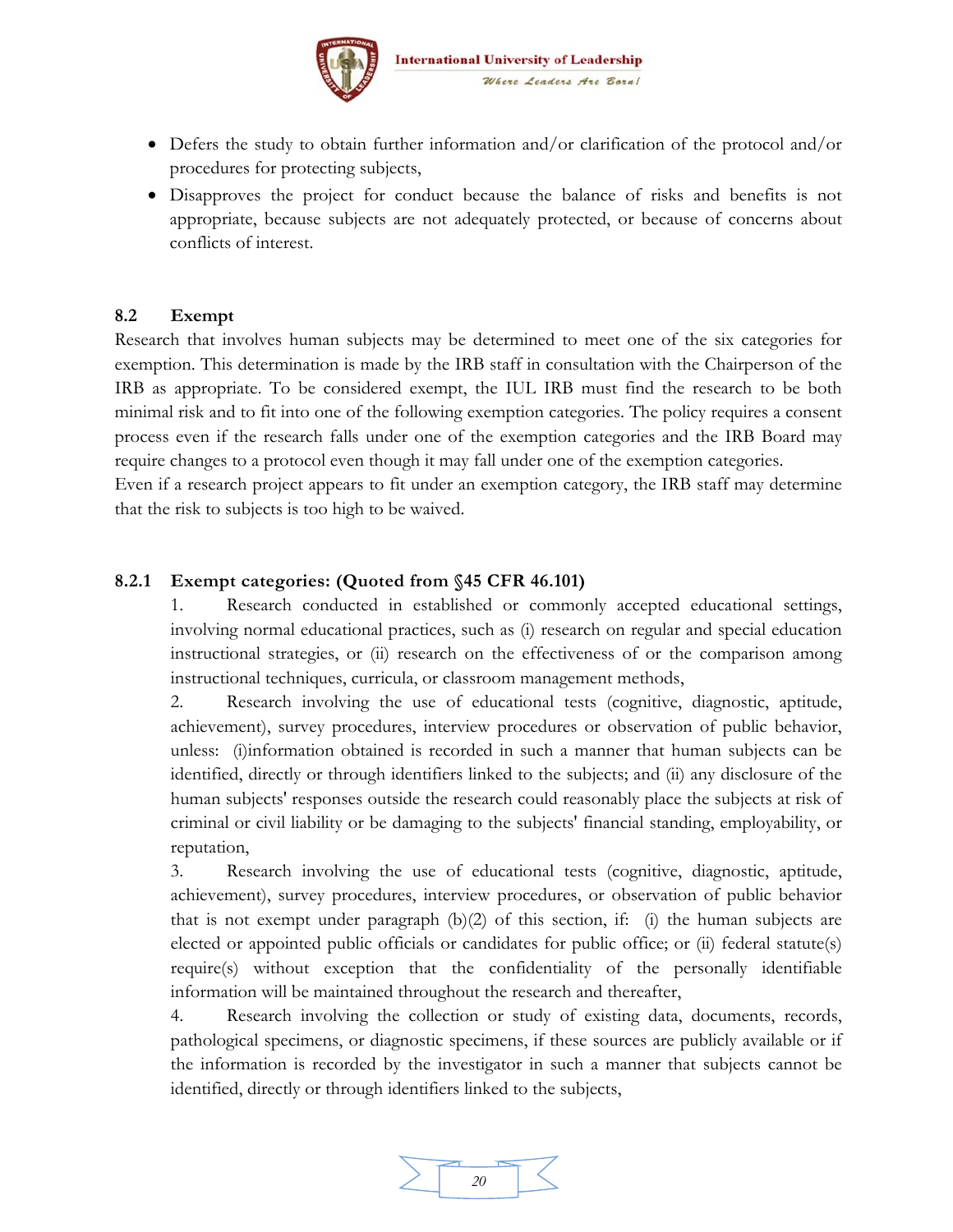

5. Research and demonstration projects which are conducted by or subject to the approval of department or agency heads, and which are designed to study, evaluate, or otherwise examine: (i) Public benefit or service programs; (ii) procedures for obtaining benefits or services under those programs; (iii) possible changes in or alternatives to those programs or procedures; or (iv) possible changes in methods or levels of payment for benefits or services under those programs,

6. Taste and food quality evaluation and consumer acceptance studies, (i) if wholesome foods without additives are consumed or (ii) if a food is consumed that contains a food ingredient at or 6 below the level and for a use found to be safe, or agricultural chemical or environmental contaminant at or below the level found to be safe, by the Food and Drug Administration or approved by the Environmental Protection Agency or the Food Safety and Inspection Service of the U.S. Department of Agriculture.

Under the 2018 Requirements version of the Common Rule, some exempt research requires a limited IRB review (administrative review). In two of the exempt categories, limited IRB review is required to ensure there are adequate confidentiality and privacy safeguards. In the other two categories, limited IRB review is required for broad consent in studies involving identifiable private information.

#### **8.3 Expedited**

Research activity that involves no greater than minimal risk to subjects may be eligible for expedited review. Expedited reviews are conducted by one or more voting IRB members who have knowledge in the area of research provided in the review. The expedited review process can be applied to new doctoral dissertation applications with minimal risk or minor changes in previously approved research (also called amendments).

Under the expedited review procedure, the Chairperson examines the expedited review reports and has the authority as the IRB Board to make a determination to approve or request modifications. However, research cannot be disapproved through the expedited process as a majority of members must vote to disapprove an application. Upon evaluation of the application, the reviewers may request review by a full committee.

#### **8.4 Review Not Required**

Researchers, including doctoral candidates/students working on dissertations projects, whose project meets all four of the following criteria need to complete the form titled "Review Not Required" (if the project involves secondary data but does not meet all four criteria, a complete application must be submitted):

- Data already exist,
- Data were collected previously by another investigator,
- All identifying information has been removed and data cannot be linked back to individuals,

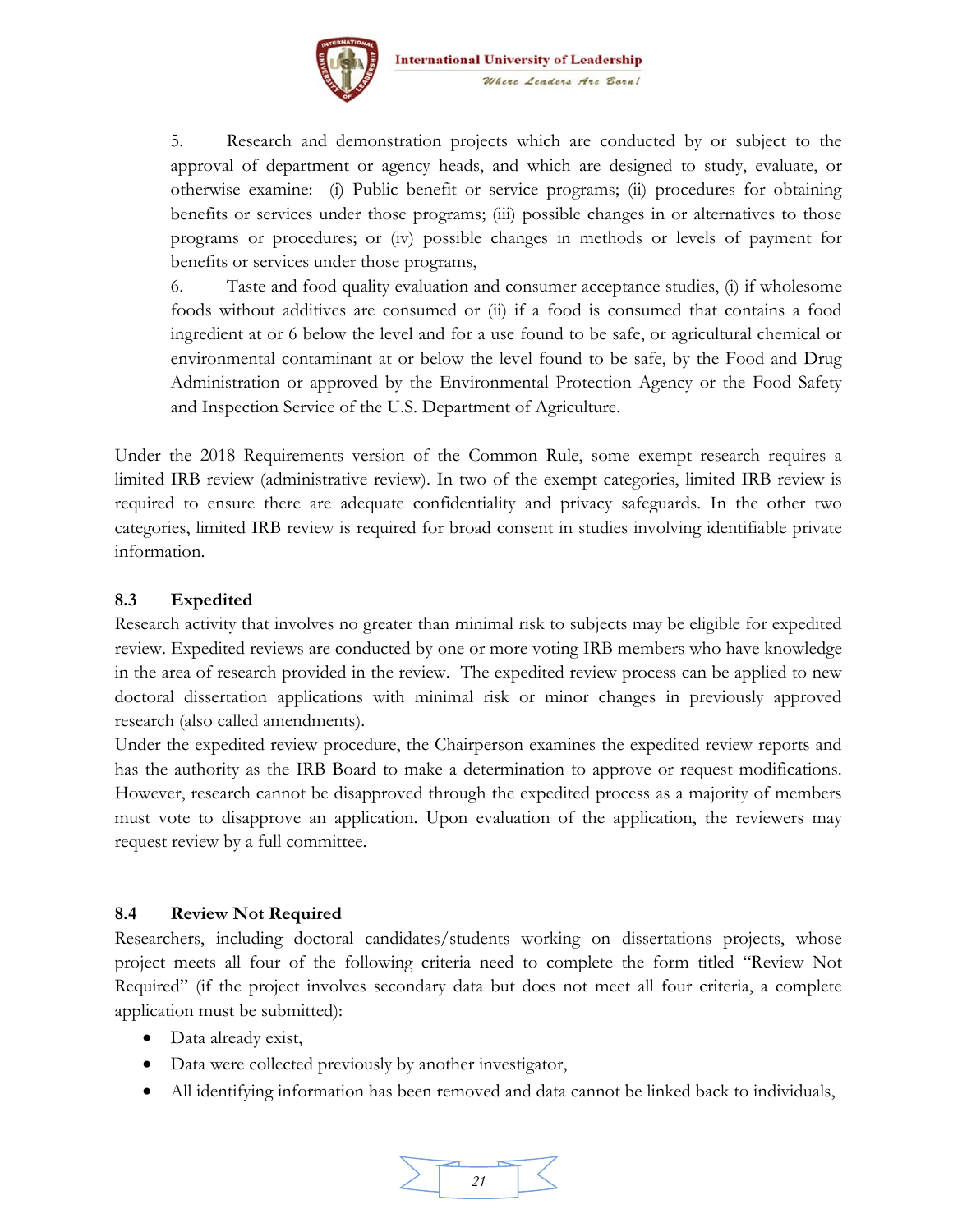

• No contact between subject and student is/was involved.

The Review Not Required form is also used when an investigator believes a project does not require IRB review and approval because the activities do not meet the definition of "human subjects" or "research."

#### **8.5. Dissertations, Independent Study, and Senior Scholars**

These research activities are considered to meet the federal definition of Human Subjects Research and must be independently submitted to the IRB by the student-researcher, who is deemed the investigator. However, when students conduct research as part of a course of study, a faculty member ultimately is responsible for the protection of the subjects, becoming the responsible investigator (RI), even if the student is the primary researcher and actually directs the project.

These provisions apply when students are not formally enrolled in independent study for credit, but are engaged in research to gain experience as preparation for application to graduate-doctoral study. They apply to former students and volunteers who are not currently enrolled as students, working under the supervision of a faculty member.

Class projects are expected to fall within the exempt or expedited categories of minimal risk research. This will enhance the likelihood that the review can be completed in time for the students to complete their projects.

Students who are learning scientific methods in the classroom by conducting projects for pedagogical/androgogical reasons and who do not intend to publish or otherwise disseminate their results do not meet the federal definition of research and thus these projects do not need to be reviewed by the IRB. Because such activities occur within the context of a course, they are de facto educational and, thus, do not need to be deemed educational by any additional review.

#### **8.6. Consent Procedure for Surveys and Questionnaires**

The requirement for consent of people who participate in telephone surveys or fill out questionnaires can usually be satisfied by providing the subject with the information about the study in the form of a "script" that is read to them when they are contacted, in a cover letter sent with the questionnaire, or in a printed box at the top of the questionnaire. The following information must be provided so that the person who is being asked to be in the study can make an informed decision about whether or not s/he wants to be a participant:

- A statement that the study is research,
- A description of the purpose of the study,
- The name of the person doing the study,
- The reason why the person is being asked to participate,
- What they are being asked to do,
- A description of the risks and benefits of participating, if there are any,
- A statement that they do not have to participate in the survey.

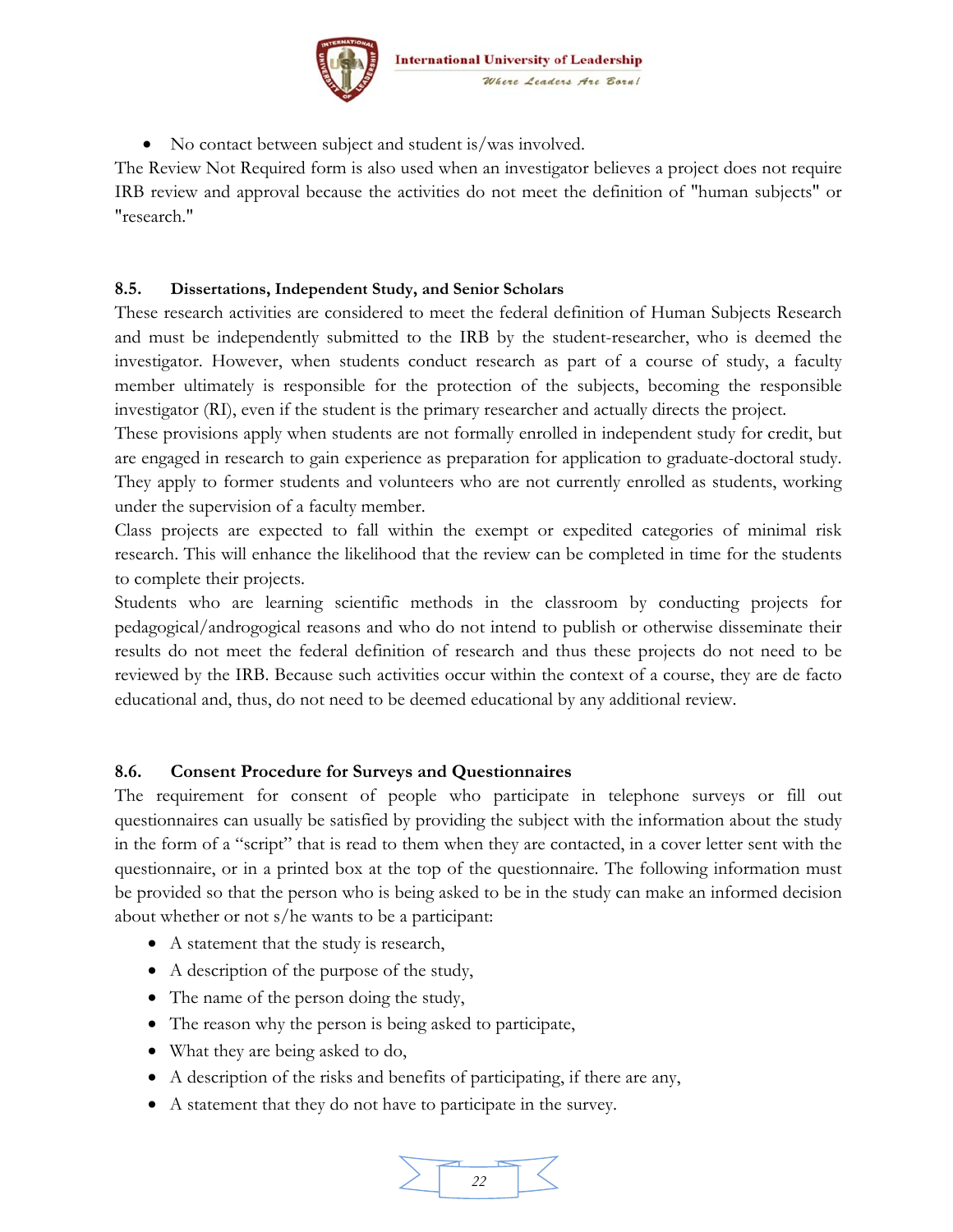

#### **8.7 Informed Consent**

There is general consensus on the importance of informed consent in research. Most people have the expectation that they will be treated with respect and as autonomous individuals. They also expect that they have the right to make decisions about what will and will not be done to them and about what personal information they will share with others. However, researchers also are aware that there are circumstances in which obtaining and documenting consent in social and behavioral research may be a complex, and often challenging, process.

The federal regulations (at 45 CFR 46, Subpart A) provide sufficient flexibility to address some of these concerns, particularly for research posing no more than minimal risk of harm. For example, the regulations allow waivers of and alterations in the requirements for the consent and documentation processes.

Consent should begin with a concise and focused presentation of the key information that is most likely to assist a subject in understanding the research, what is expected of them, and the potential risks of harm and benefits. Informed consent is a process that begins with the recruitment and screening of a subject and continues throughout the subject's involvement in the research.

#### **9. Criteria for Approval (Quoted from §45 CFR 46.111)**

In order to approve research covered by this policy the IRB Board shall determine that all of the following requirements are satisfied:

- Risks to subjects are minimized,
- Risks to subjects are reasonable in relation to anticipated benefits, if any, to subjects, and the importance of the knowledge that may reasonably be expected to result,
- Selection of subjects is equitable and when needed, precautions have been taken for vulnerable populations,
- Informed consent will be sought from each prospective subject or the subject's legally authorized representative,
- Informed consent will be appropriately documented,
- When appropriate, the research plan makes adequate provision for monitoring the data collected to ensure the safety of subjects,
- When appropriate, there are adequate provisions to protect the privacy of subjects and to maintain the confidentiality of data,
- When some or all of the subjects are likely to be vulnerable to coercion or undue influence, such as children, prisoners, pregnant women, mentally disabled persons, or economically or educationally disadvantaged persons, additional safeguards have been included in the study.

#### **10. Voting Requirements and Appeals**

A majority of the regular membership who are in attendance in person, by phone or online, constitute a quorum. A majority of persons present at the meeting is required to approve and/or disapprove an application.

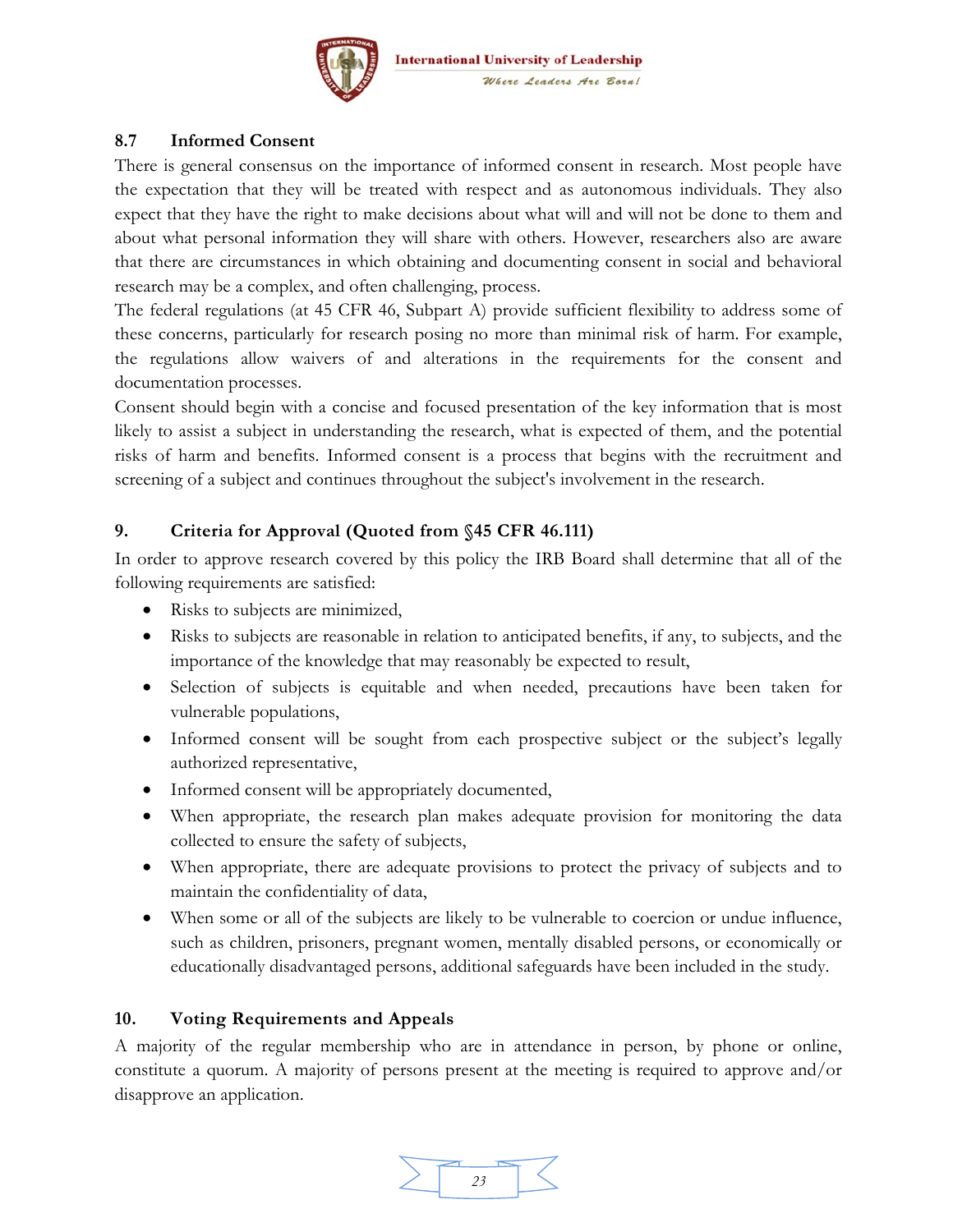

Whenever a vulnerable population is involved in research, the IRB staff will assign the protocol to at least one reviewer with knowledge of the population.

If an investigator disagrees with either the IRB Board's decision or the conditions placed on the protocol, they may request to meet with the IRB Chairperson. The purpose of this meeting will be to review the decisions and discuss possible alternative resolution. If the investigator is not satisfied with the outcome of this meeting he or she can appeal to the President of the University or Director for Research and Doctoral Programs. No other University official has the authority to override or disapprove an IRB Board decision.

However, by regulation, while the President of the University and Director for Research and Doctoral Programs cannot approve research that the IRB has disapproved.

#### **11. Information required in an application protocol**

The initial application requires submitting information on each of the following:

- Study Title,
- Exemption Category (if seeking a exempt review),
- Description of the informed consent process and informed consent form to be used,
- Description of subject population and recruitment,
- Description of any potential risks and safeguards,
- Description of potential benefits,
- Information on records storage and distribution,
- All study instruments, consent forms and recruitment materials to be used (survey, interview questions, recruitment scripts, focus group outlines, etc).

For research that will be conducted with vulnerable populations, the IRB Administrator or the IRB Board may ask for verification of the investigator's qualifications to work with the population. Graduate students must provide a description of the research support they will have available including the involvement of an advisor.

#### **11.1 Continuing review**

Investigators are required to complete a continuing review report annually if they wish to continue the study past one year. The report must include a description of the status of the project including information on enrollment numbers, adverse events, changes to consent documentation, etc.

The IRB Administrator or other IRB Board staff will determine if the Continuing Review Report will be reviewed in full committee or if it can be reviewed through an expedited process.

#### **11.2 Amendments to an approved protocol**

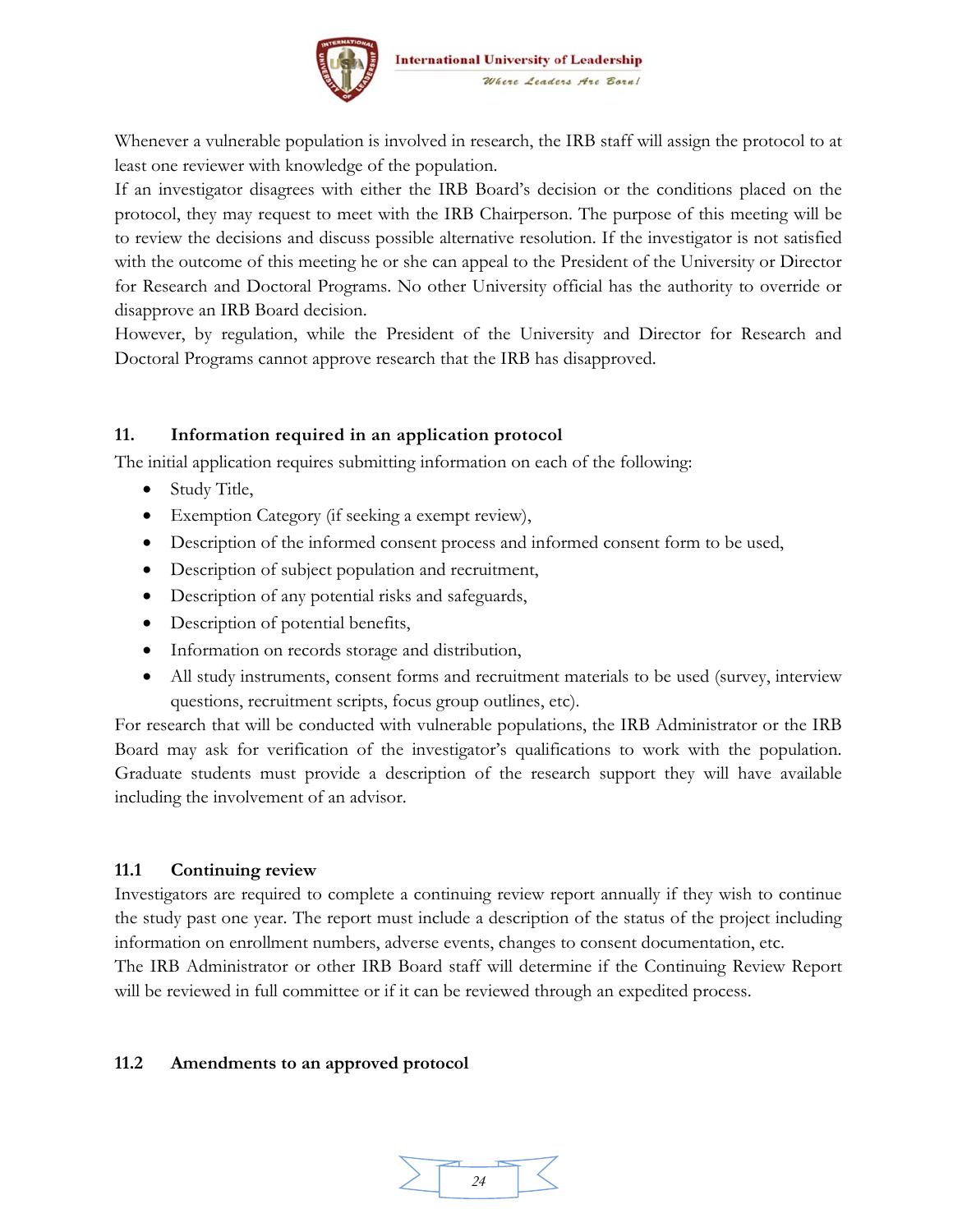

Amendments to an approved protocol may be submitted at any time. Details of the proposed changes are to be sent to the IRB Administrator along with any revised forms. The IRB Administrator will determine whether the amendment needs full committee review or can be reviewed through an expedited process. If the amendment significantly changes the protocol or increases the risks to subjects, the IRB Administrator can require a new application.

Amendments cannot be implemented until they are approved. If there is a need to avoid immediate risks to subjects, researchers should contact the IRB Administrator to discuss any immediate changes to a protocol.

#### **11.3 Authorization of Agreement**

For investigators collaborating with other institutions, IRB staff may determine if separate applications for each institution are needed or if an IRB Board Authorization Agreement can be used between IUL and the other partnering institutions. An IRB Authorization Agreement allows institutions with approved federal wide assurances to assign oversight of the research project to a collaborating institution that also has an approved federal wide assurance. Researchers should contact the IRB staff to discuss this option which is granted on a case-by-case basis.

#### **11.4 Concept Approval**

In rare cases, the IRB Board may grant Concept Approval for a low risk research project in which the design and methodology has not been fully developed. However, data collection from human subjects cannot be implemented until the complete details of the research activities have been provided to the IRB Board and reviewed and approved.

#### **11.5 Approval of Pilot Studies**

A pilot study is defined as 1) a study that tests the effectiveness or applicability of an already existing research instrument on a new population or 2) a study that tests the effectiveness or applicability of a new research protocol (i.e. interview schedule) on a new population.

The researcher must consult the IRB Administrator to determine if the pilot study will require additional review. The decision will depend on 1) the type and number of subjects; 2) that data will not be used in any analysis other than the pilot test; 3) the pilot test results will not be published; 4) there is no greater than minimal risk to the subjects in the pilot test.

#### **12. Reporting of Unanticipated Problems**

The principal investigator is responsible for reporting all unanticipated problems or adverse events to the Director of Research and Doctoral Programs as soon as possible but no later than five

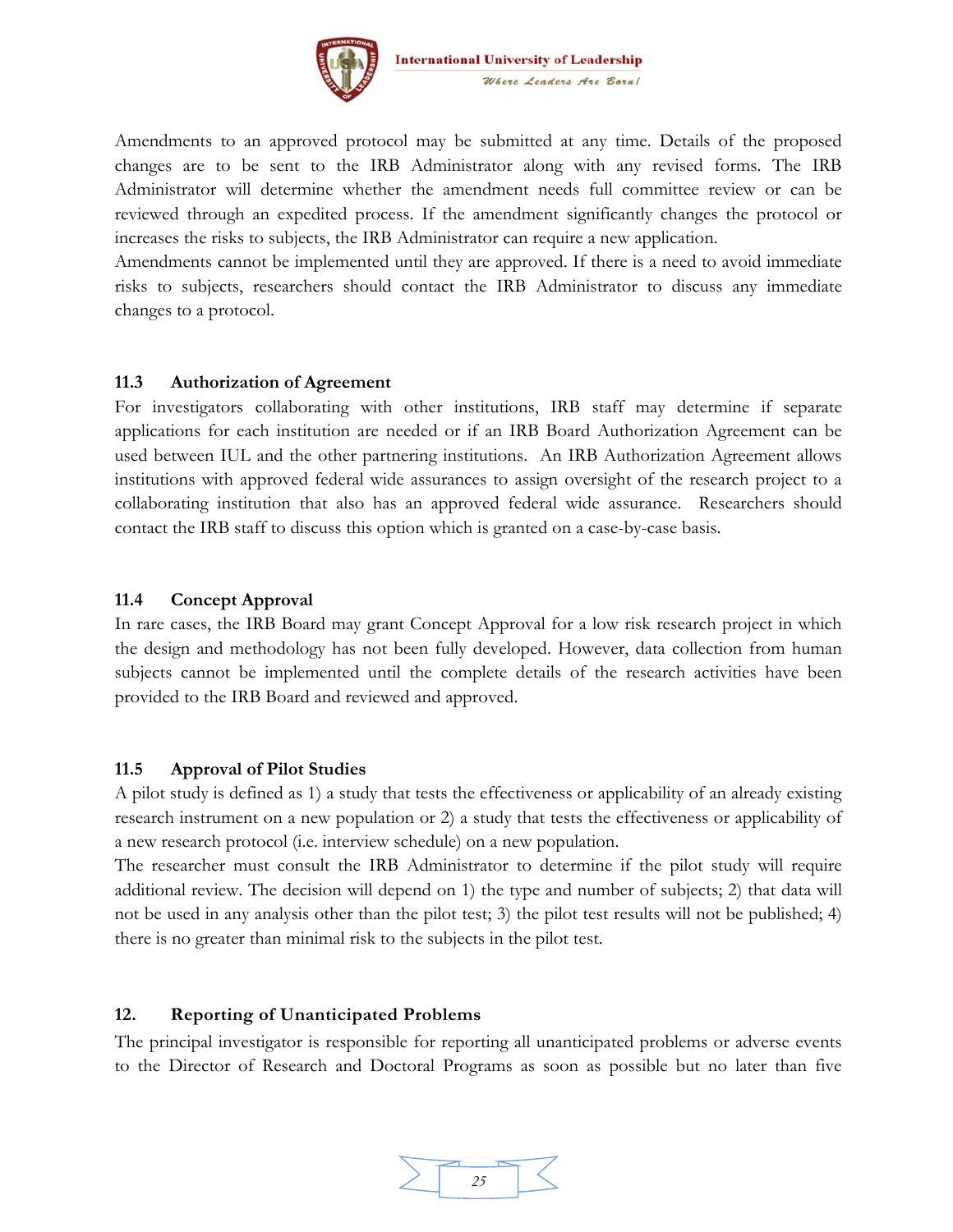

working days after the event. The event may be reported by telephone or e-mail but must be followed up by a formal report on the form provided on the IUL web site.

Unanticipated problems or adverse events are those which cause unanticipated harm or increased risk to subjects or others, specifically problems not explained in the consent form. An example of an unanticipated problem is loss of data files containing personal information about participants.

The Director of Research and Doctoral Programs will review the report and determine if the event was (a) unforeseen (b) caused harm or placed a person at increased risk of harm and (c) was directly related to the research procedures. The Director of Research and Doctoral Programs will take action which may include but is not limited to: requiring a modification of the research protocol, requiring additional information on the informed consent, requiring that all affected participants be notified of the increased risk. The Director of Research and Doctoral Programs may also refer the report to a full committee for review and recommendation for action. The decision to suspend or terminate a research project because of an unanticipated problem or adverse event must be made by the full committee.

#### **13. IRB Application Forms – Protocol**

Doctoral candidates and Research fellows may download Protocol files (multipage application form) from the IUL website. It should be completed in its entirety with a mentor of the doctoral program or a Committee/Jury member/s assigned to the doctoral dissertation phase of the research. Failure to complete the application phase will delay any completion of the doctoral program.

#### **14. Doctoral Program Requirements**

A Dissertation is automatically considered to be adding to generalizable knowledge because the University intends to disseminate its contents for the use of others. Therefore, students/candidates completing a doctoral dissertation that involve the use of human subjects must submit an IRB application for review and approval.

If a student's research project meets the federal definition of research and involves human subjects as defined by federal guidelines, a review is needed.

#### **14.1 Classroom Research and online Courses**

Classroom research including certain online research courses does not need IRB Board review if the following criteria are met:

- Projects are identified as "classroom-directed exercises" and supervised by a faculty member,
- Projects will not place subjects at greater than minimal risk,
- All data collected by students are recorded anonymously, i.e. without names, Social Security numbers or other identifiers.

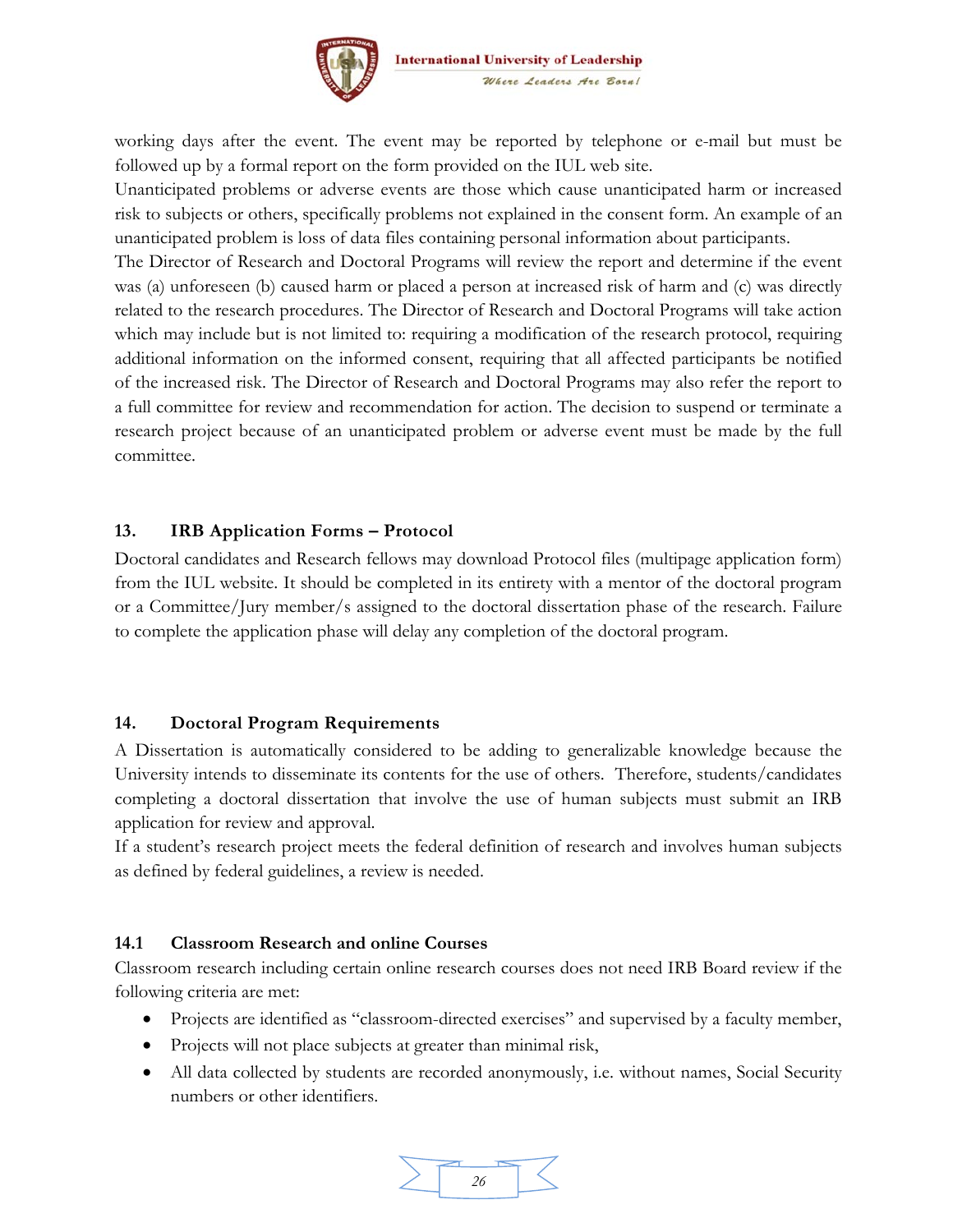

In a situation where a business community partner of a research project may wish to disseminate data, the IRB Administrator must determine if the work is research in need of a review.

Similarly, research conducted as part of a classroom assignment will not routinely be reviewed. Usually, this type of research is conducted under the purview of the classroom instructor who is responsible for assuring that human subjects are adequately protected. A research paper written as a class assignment only within the classroom setting is an example. The classroom instructor is responsible for determining the risks to subjects and may wish to consult with the IRB staff.

In the case of research conducted as coursework, faculty and students have an ethical responsibility to inform participants of the purpose of the project, the scope and duration of each activity in which they are expected to take part, and the expected outcomes; in essence, to obtain informed consent. The IRB Administrator is available for consultation in drawing up informed consents or cover letters. In addition, if any data collection of a sensitive nature is to take place, it is recommended that the investigator work with the IRB Administrator to incorporate appropriate protections for those involved in the project.

#### **15. Children (Modified from §45 CFR 46, subpart D)**

It is expected that children will be included in all research involving human subjects unless there is a scientific or business related reason to exclude them, such as the following:

- Research topic to be studied is irrelevant to children,
- There are laws or regulations barring the inclusion of children in the research,
- Insufficient data are available in adults to judge potential risk in children (in which case one of the research objectives could be to obtain sufficient adult data to make this judgment).

The researcher should contact the IRB Board Administrator if assistance is needed in determining scientific inclusion and exclusion justifications. The IRB will review projects in which no greater than minimal risk to children is presented, only if adequate provisions are made for soliciting the assent of the children and the permission of their parents or guardians.

The IRB Board will review projects in which more than minimal risk to children is presented by an intervention or procedure that holds out the prospect of direct benefit for the individual subject, or by a monitoring procedure that is likely to contribute to the subject's well-being, only if:

- The risk is justified by the anticipated benefit to the subjects,
- The relation of the anticipated benefit to the risk is at least as favorable to the subjects as that presented by available alternative approaches, and
- Adequate provisions are made for soliciting the assent of the children and permission of their parents or guardians.

The IRB Board will review projects in which more than minimal risk to children is presented by an intervention or procedure that does not hold out the prospect of direct benefit for the individual

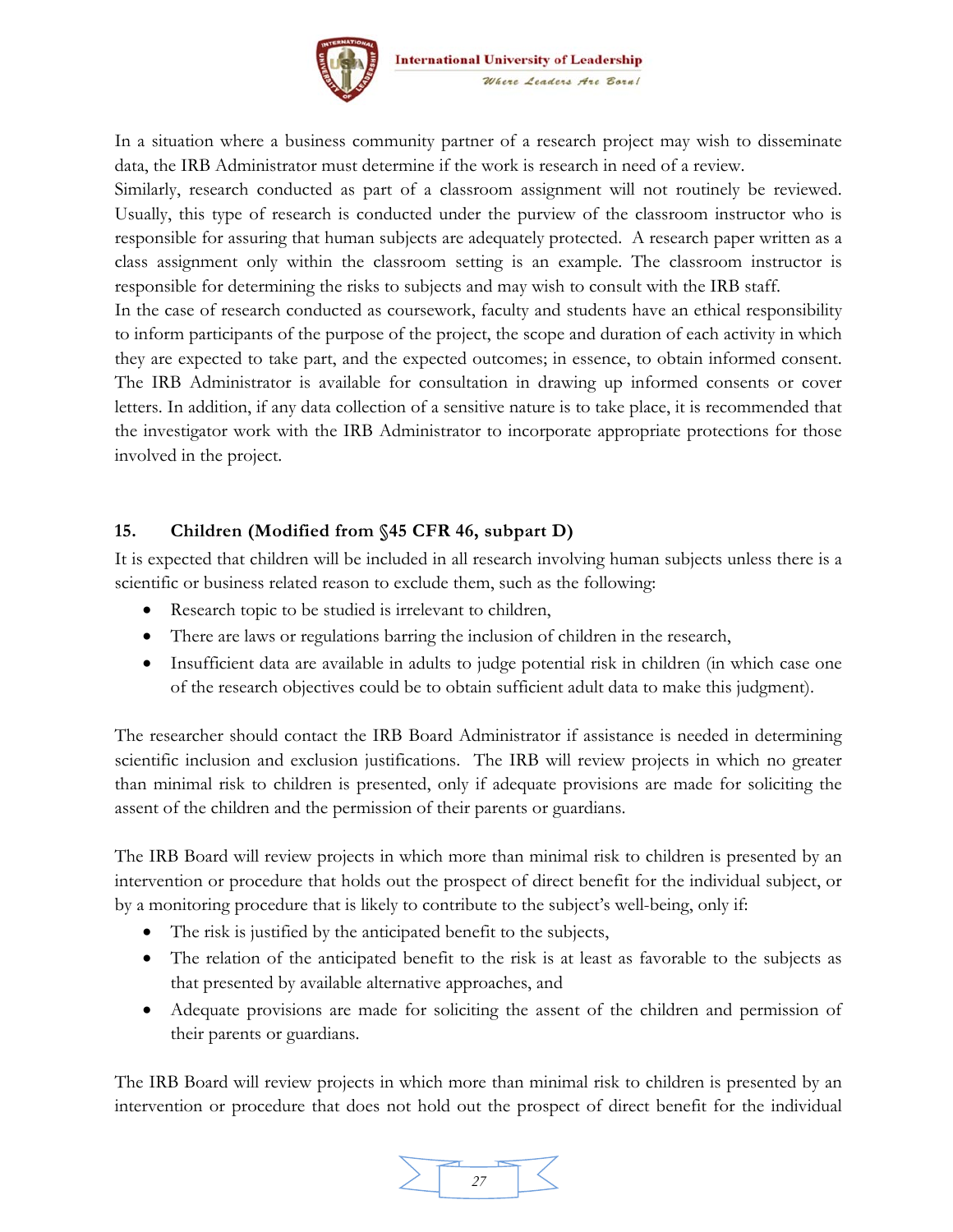

subject, or by a monitoring procedure which is not likely to contribute to the well-being of the subject, only if:

- The risk represents a minor increase over minimal risk,
- The intervention or procedure presents experiences to subjects that are reasonably commensurate with those inherent in their actual or expected medical, dental, psychological, social, or educational situations,
- The intervention or procedure is likely to yield generalizable knowledge about the subjects' disorder or condition which is of vital importance for the understanding or amelioration of the subjects' disorder or condition, and
- Adequate provisions are made for soliciting assent of the children and permission of their parents or guardians.

Research which is not otherwise approvable but which presents an opportunity to understand, prevent, or alleviate a serious problem affecting the health or welfare of children will only be reviewed if the IRB finds that the research presents a reasonable opportunity to further the understanding, prevention, or alleviation of a serious problem affecting the health or welfare of children.

Unless permission to forgo obtaining either assent by the child or permission from his or her parents or guardian is explicitly granted by the IRB Board, both are required in research that will involve children.

The IRB shall determine that adequate provisions are made for soliciting the assent of the children, when in the judgment of the IRB the children are capable of providing assent. In determining whether children are capable of assenting, the IRB shall take into account the ages, maturity, and psychological state of the children involved.

If the IRB determines that the capability of some or all of the children is so limited that they cannot reasonably be consulted or that the intervention or procedure involved in the research holds out a prospect of direct benefit that is important to the health or well-being of the children and is available only in the context of the research, the assent of the children is not a necessary condition for proceeding with the research. Even where the IRB determines that the subjects are capable of assenting, we may still waive the assent requirement under circumstances in which consent may be waived in accordance with general informed consent provisions. When the IRB determines that assent is required, it shall also determine how assent must be documented.

In addition, the IRB shall determine that adequate provisions are made for soliciting the permission of each child's parents or guardian. Where parental permission is to be obtained, the IRB may find that permission of one parent is sufficient for research involving minimal risk or for research involving greater than minimal risk but presenting the prospect of direct benefit to the individual subjects. For research involving greater risk and no prospect of direct benefit to subjects, permission is to be obtained from both parents, unless one parent is deceased, unknown, incompetent, or not reasonably available, or when only one parent has legal responsibility for the care and custody of the child.

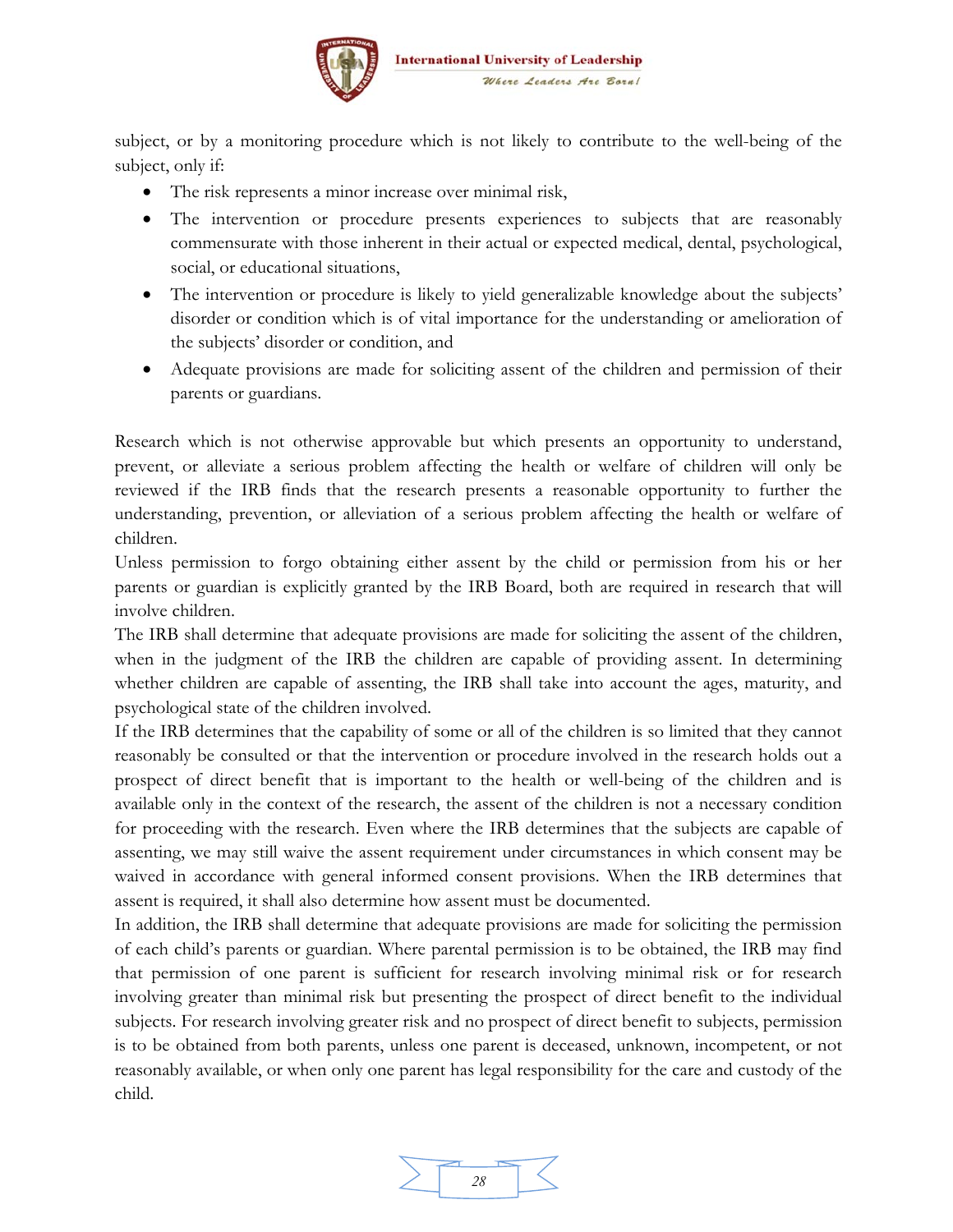

If the IRB determines that a research protocol is designed for conditions or for a subject population for which parental or guardian permission is not a reasonable requirement to protect the subjects, for example, neglected or abused children; it may waive the consent requirements, provided an appropriate mechanism for protecting the children who will participate as subjects is substituted, and provided further that the waiver is not inconsistent with federal, state, or local law.

#### **16. Prisoners (Modified from §45 CFR 46, subpart C)**

Prisoners may be under constraints because of their incarceration, which could affect their ability to make a truly voluntary decision regarding whether or not to participate as subjects in research. The IRB Board shall review research only if it finds that:

- The research is in a permissible category (see below),
- Any possible advantages accruing to the prisoner through his or her participation in the research, when compared to the general living conditions, medical care, quality of food, amenities and opportunity for earnings in the prison, are not of such a magnitude that his or her ability to weigh the risks of the research against the value of such advantages in the limited choice environment of the prison is impaired,
- The risks involved in the research are commensurate with risks that would be accepted by non-prisoner volunteers,
- Procedures for the selection of subjects within the prison are fair to all prisoners and immune from arbitrary intervention by prison authorities or prisoners. Unless the principal investigator provides justification in writing for following some other procedures, control subjects must be selected randomly from the group of available prisoners who meet the characteristics needed for that particular research project,
- The information is presented in language which is understandable to the subject population;
- Adequate assurance exists that parole boards will not take into account a prisoner's participation in the research in making decisions regarding parole, and each prisoner is clearly informed in advance that participation in the research will have no effect on his or her parole, and
- Where the IRB finds there may be a need for follow-up examination or care of participants after the end of their participation, adequate provision has been made for such examination or care, taking into account the varying lengths of individual prisoners' sentence, and for informing participants of this fact.

#### **16.1 Permitted Research Involving Prisoners**

Biomedical and behavioral research may involve prisoners as subjects only if the proposed research involves the following: